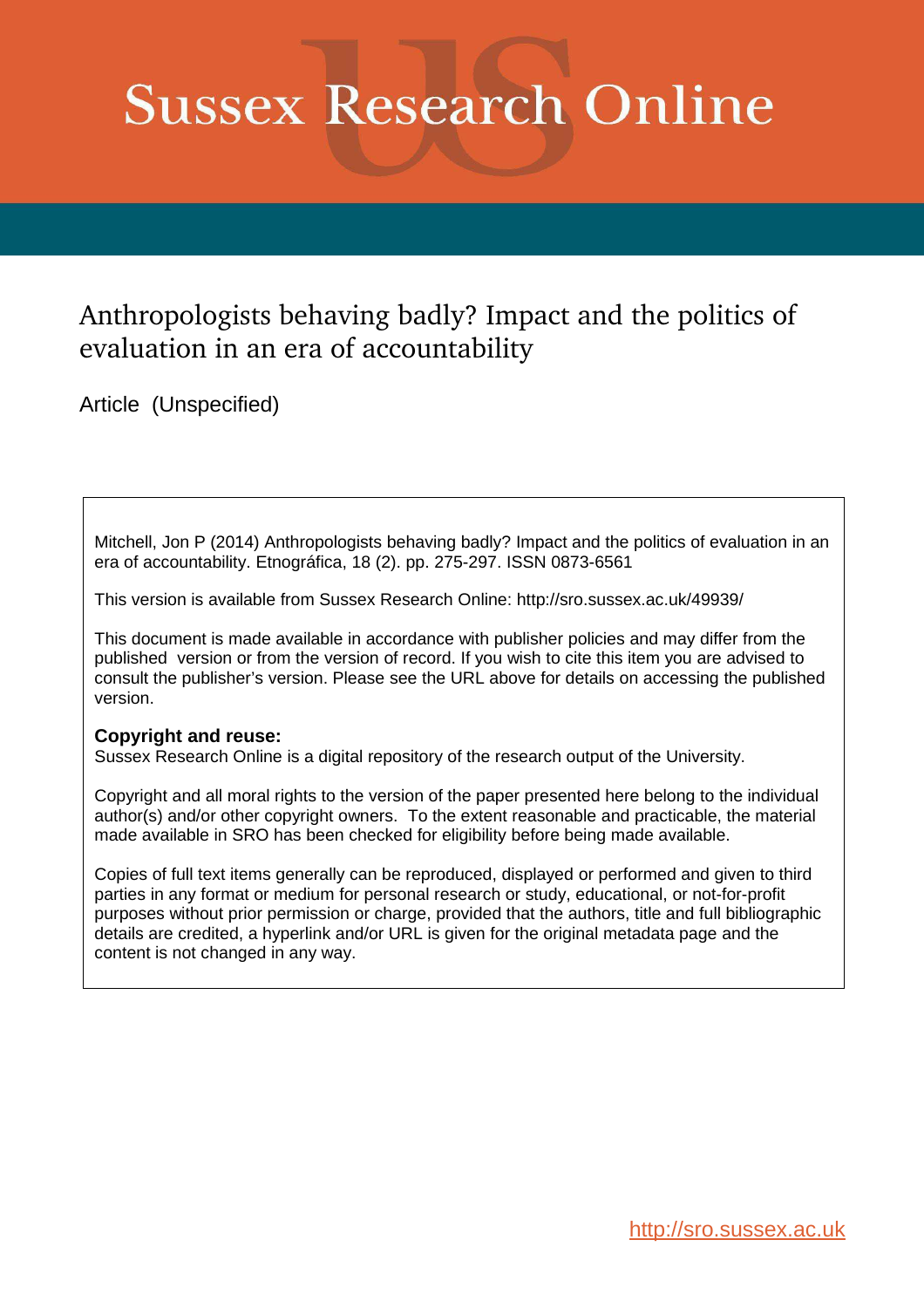



vol. 18 (2) (2014)

Inclui dossiê "Anthropology and the neoliberal agenda" e secção Memória "Antropologia em Portugal nos últimos 50 anos"

Jon P. Mitchell

# **Anthropologists behaving badly? Impact and the politics of evaluation in an era of accountability**

#### **Aviso**

O conteúdo deste website está sujeito à legislação francesa sobre a propriedade intelectual e é propriedade exclusiva do editor.

Os trabalhos disponibilizados neste website podem ser consultados e reproduzidos em papel ou suporte digital desde que a sua utilização seja estritamente pessoal ou para fins científicos ou pedagógicos, excluindo-se qualquer exploração comercial. A reprodução deverá mencionar obrigatoriamente o editor, o nome da revista, o autor e a referência do documento.

Qualquer outra forma de reprodução é interdita salvo se autorizada previamente pelo editor, excepto nos casos previstos pela legislação em vigor em França.

### revues.org

Revues.org é um portal de revistas das ciências sociais e humanas desenvolvido pelo CLÉO, Centro para a edição eletrónica aberta (CNRS, EHESS, UP, UAPV - França)

#### Referência eletrônica

Jon P. Mitchell, « Anthropologists behaving badly? Impact and the politics of evaluation in an era of accountability », Etnográfica [Online], vol. 18 (2) | 2014, posto online no dia 09 Julho 2014, consultado no dia 09 Julho 2014. URL : http://etnografica.revues.org/3673 ; DOI : 10.4000/etnografica.3673

Editor: CRIA http://etnografica.revues.org http://www.revues.org

Documento acessível online em: http://etnografica.revues.org/3673 Este documento é o fac-símile da edição em papel. © CRIA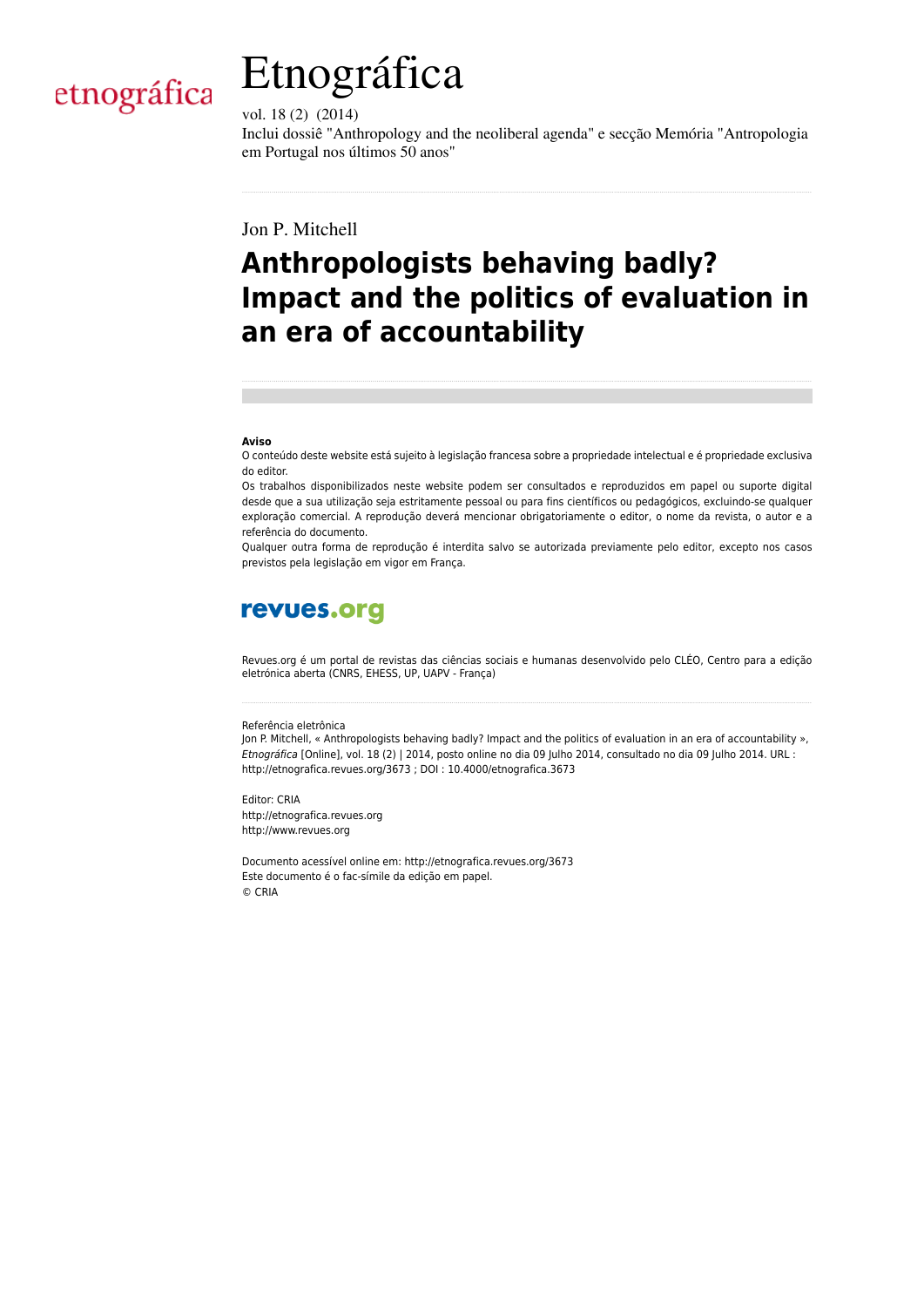# Anthropologists behaving badly? Impact and the politics of evaluation in an era of accountability

### *Jon P. Mitchell*

This paper discusses the move within UK social science funding to use non-academic 'impact' as a measure of quality and success for social research. It suggests that behind this move are a set of unspoken assumptions about what constitutes 'good' and 'bad' impact, and the paper seeks to problematize these. By way of provocation, it presents three classic cases of anthropological research, in which the impact of anthropologists on the societies in which they worked was at worst reprehensible, and at best controversial. These controversies – *Darkness in El Dorado*, the Human Terrain System and *Fields of Wheat, Hills of Blood* – are used to demonstrate the difficulty with which we can assess impacts as 'good' or 'bad', and the problems with attempting to do so.

KEYWORDS: impact, accountability, audit, neoliberalism, Research Excellence Framework (REF), UK.

**Antropólogos com mau comportamento? O impacto e as políticas da avaliação numa época de prestação de contas**  $\bullet$  **O artigo analisa como o financia**mento das ciências sociais no Reino Unido passou a usar o "impacto" não académico como indicador da qualidade e do êxito da investigação social. O autor sugere que por detrás desta mudança está um conjunto de pressupostos silenciados sobre o que constitui o "bom" e o "mau" impacto, procurando problematizá-los. De modo provocatório, são apresentados três casos clássicos e controversos na antropologia, nos quais o impacto dos antropólogos sobre as sociedades em que trabalharam foi, na pior das hipóteses, repreensível, e na melhor, discutível. Estes casos – as controvérsias em torno de *Darkness in El Dorado*, o Human Terrain System e *Fields of Wheat, Hills of Blood* – são usados para demonstrar a dificuldade de avaliar o impacto como "bom" ou "mau" e os problemas enfrentados quando se tenta fazê-lo.

PALAVRAS-CHAVE: impacto, quantificação, auditoria, neoliberalismo, avaliação do ensino superior, Reino Unido.

MITCHELL, Jon P. (j.p.mitchell@sussex.ac.uk) – Department of Anthropology, University of Sussex, UK.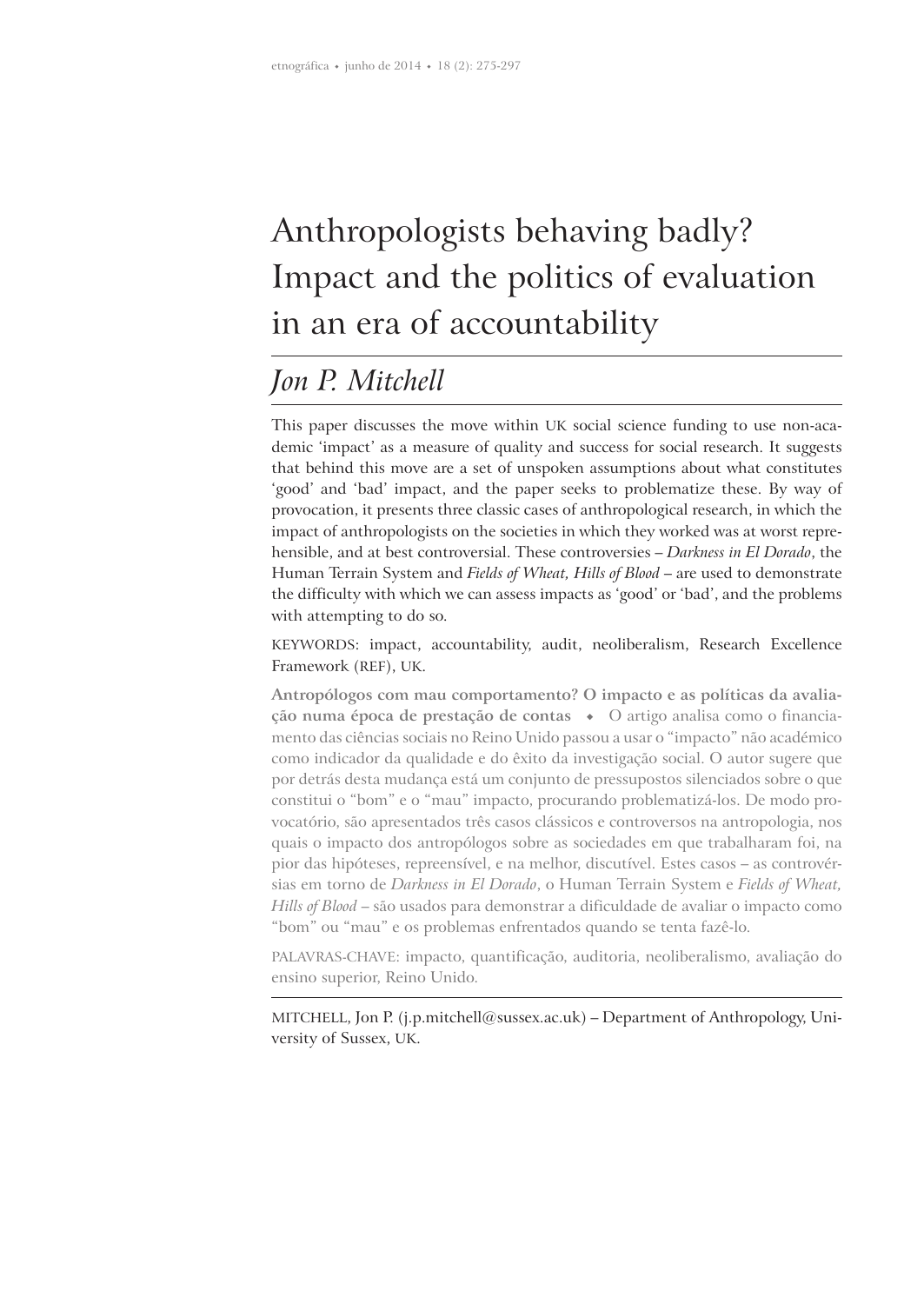#### AUSTERITY, ACCOUNTABILITY, IMPACT

"What is put in the hands of this bureaucratic leviathan is nothing less than the power to replace and reshape the criteria of validity governing anthropological knowledge in Britain" (Barth 2002: 9).

After coming to power in May 2010, the UK's Conservative/Liberal Democrat coalition government announced a root and branch review of public sector spending, with the express aim of cutting the national budget deficit. This review – dubbed the Comprehensive Spending Review – planned an average 19% reduction in government departmental budgets, although key budgets in health, international development, and schools, were exempt. Also ringfenced was the UK's science budget – government funding for research across natural and social sciences, and the humanities. The science budget is administered by Research Councils UK (RCUK), a politically independent but publicly accountable consortium that includes the Economic and Social Research Council (ESRC) that is responsible for funding research in the social sciences, including anthropology.<sup>1</sup>

The financial protection for research was welcomed by RCUK and across the UK research community, but at presentations from RCUK officials to research leaders in Universities and research institutes, it became clear that this protection came at a price. The price was accountability, demonstrating 'value for money' but particularly establishing the links between funded research and wider effects – or impacts – outside the academic sphere. For RCUK, impact is by definition non-academic, or extra-academic, defining it as "the demonstrable contribution that excellent research makes to society and the economy".<sup>2</sup> It is framed in terms of benefits: to economic performance, and the UK's competitiveness; to the effectiveness of public service and policy; to quality of life, health and creativity. To the clearer-minded RCUK bureaucrats, this was about providing the ministers in charge of science funding with clear and unambiguous evidence that research has impact in the wider world. Prioritising impact, RCUK changed its motto and website banner – to 'Excellence with Impact' – and developed new tools with which prospective researchers were to 'plan for impact'. In the social sciences – among them anthropology – researchers are now to plan for economic and social impact. Scholars applying to the Economic and Social Research Council (ESRC – the member of RCUK that oversees social science funding) are required to develop a 'pathways to impact'

<sup>1</sup> See <http: / / www.publicfinance.co.uk / features / 2013 / 05 / the-state-of-things-to-come / > (last access 2014, May).

See <http://www.esrc.ac.uk/funding-and-guidance/impact-toolkit/what-how-and-why/what-is-research-impact.aspx> (last access 2014, May).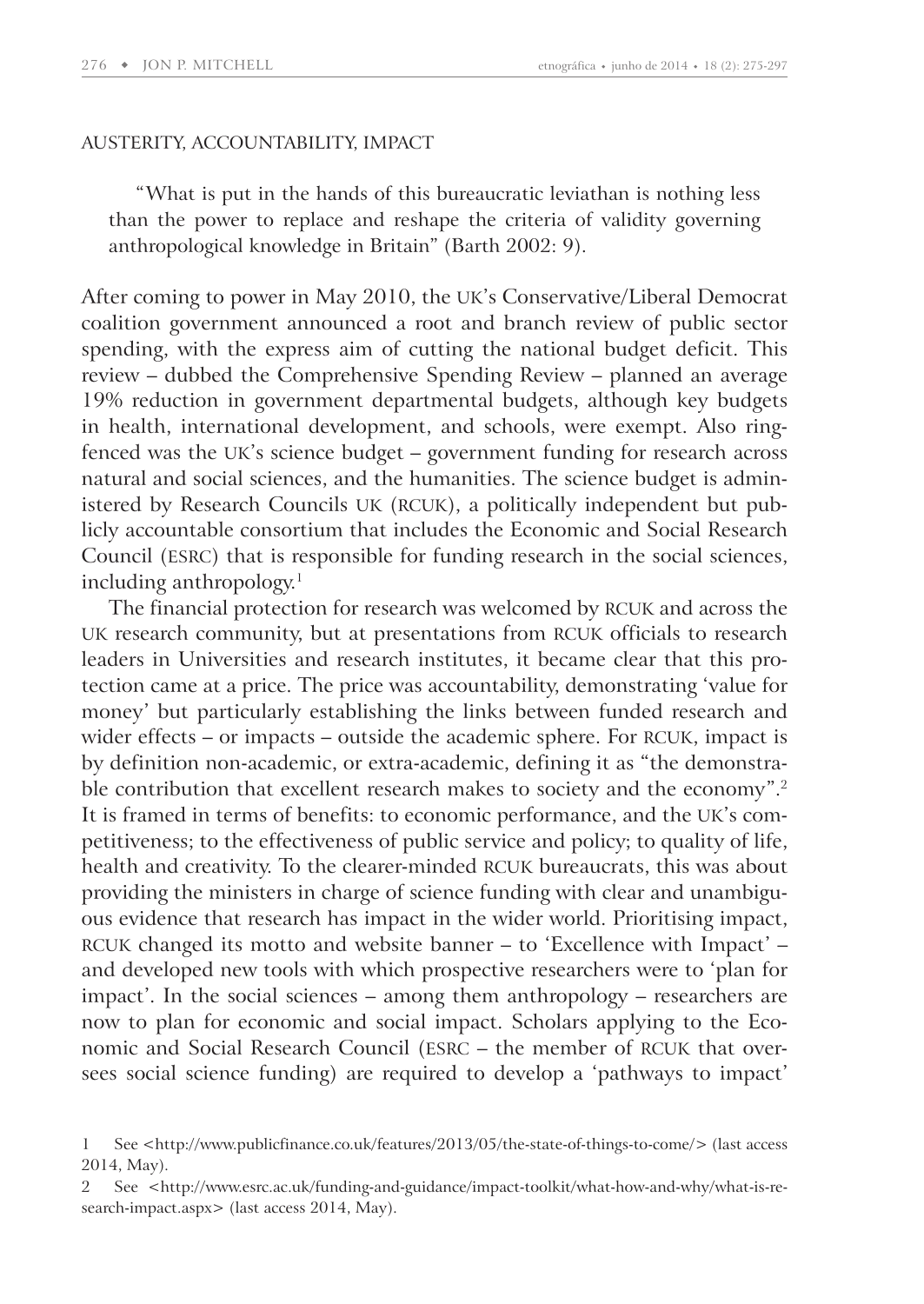statement that outlines their strategies for maximising potential impact. This might include public events, a website or weblog, policy briefing, publication of non-academic outputs (films, novels, comic strip etc.), liaison with governmental or non-governmental organisations etc. It becomes one of the criteria through which the quality of a research application is judged but also, perhaps more significantly, one of the criteria through which the success or failure of a project is later judged – did the project succeed in implementing its impact plan?

The other main source of state funding for research in the UK comes via the higher education funding councils, which provide direct grants to Universities. The Comprehensive Spending Review was even more radical with the higher education budget, which was cut by 40%. Funding was withdrawn for undergraduate students in all but the so-called STEM subjects (science, technology, engineering and mathematics). Postgraduate students are funded only on a competitive basis, by the research councils. General research funding, not linked to specific research projects – so-called QR or 'quality-related' funding – was, like the Research Council money, increasingly tied to impact. Since 1986, the levels of QR funding have been governed by a periodic audit of research output and quality. An initial 'research selectivity exercise' was subsequently replaced by a 'research assessment exercise' (RAE) and latterly 'research excellence framework' (REF). The first REF will take place in 2014, to determine levels of QR funding to individual 'units of assessment' – mostly academic Departments – across the University sector. The REF is principally a measure of the academic quality of a Department's research outputs – by which is principally meant publications – but also of the quality of its research environment and strategy, the successful completion of PhD students, and – for the first time in the history of these audits – impact. Units of assessment are asked to submit a number of 'impact case studies' – the number dependent on the size of Department – that establish a link between published research and specific demonstrable impact in wider society. These are then judged according to the clarity and coherence of the narrative account of the case study, and the 'reach and significance' of the impact claimed for the research – its scale and importance.

This paper examines the consequences of this turn towards impact, particularly for research in anthropology. Whilst I do not wish to suggest that impact *per se* is a bad thing. Far from it. Much – perhaps most – anthropological research has a very positive contribution to make to the societies studied, and humanity as a whole. What concerns me is the extent to which too strong an emphasis on impact – particularly in the predictive or prospective sense required by the ESRC – threatens to instrumentalise the research process, with grants being awarded to research projects that offer the clearest and most watertight 'pathway to impact', rather than other types of project. It also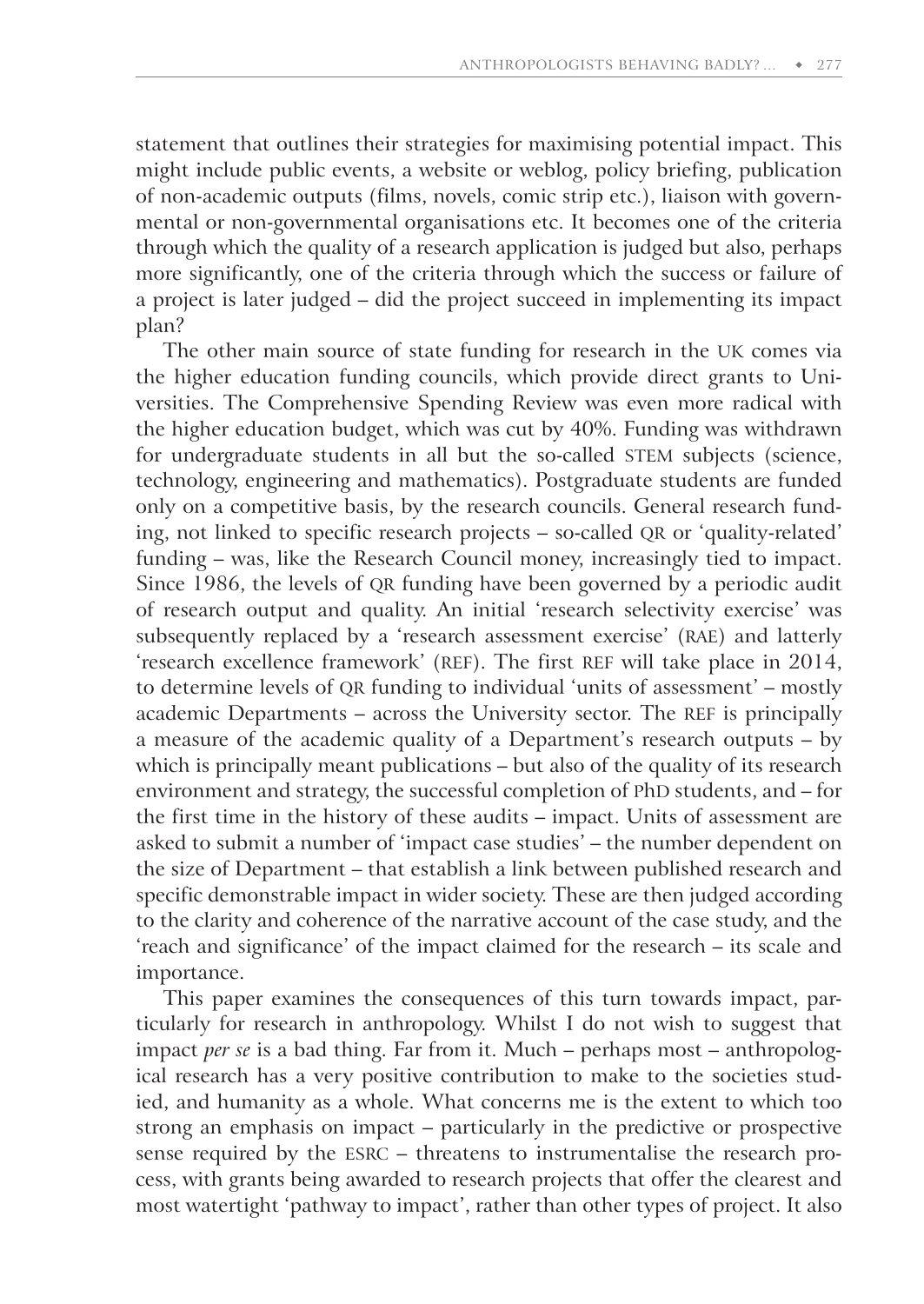leads to series of implicit – and often not so implicit – judgements about what kinds of impact are most desirable. The impact agenda appears to assume that impact is by definition a good thing – or at least that there is consensus about what 'good' and 'bad' impacts are. This is not the case, and disagreements about impact can revolve around ethical concerns, differences of intellectual perspective, or political differences.

This paper addresses the implications of impact for anthropological research, focusing particularly on these difficult issues of evaluation. In order to do so it examines three cases of anthropologists accused of 'bad' impact – the first incontrovertibly; the second arguably; the third according to political activists from the country in which the research took place. The first is James Neel and Napoleon Chagnon's research on the Yanomami, which sparked the *Darkness in El Dorado* controversy that accused them of exacerbating or even causing a measles epidemic, and exaggerating – and again exacerbating – intra-ethnic violence. Whilst Neel and Chagnon have been exonerated of the former charge, the latter remains a matter for debate, the terms of which depend in part on intellectual politics. The second case is the 'Human Terrain' programme of embedding anthropologists within the US military in Iraq and Afghanistan, which supporters claim reduces the need for kinetic/violent counterinsurgency, but concerned anthropologists saw as a co-option of anthropology to assist in identifying targets. Moreover, they argued, it threatened the safety of other anthropologists who might be falsely identified as linked to the military. The third is Anastasia Karakasidou's research in Greek Macedonia, which identified a Macedonian Slav minority, prompting threats of violence and the ultimate withdrawal of her book, *Fields of Wheat, Hills of Blood* (1997) from the Cambridge University Press anthropology list.

The paper will consider the implications of treating these three research projects as if they were the 'underpinning research' of impact case studies submitted for evaluation in the REF. It is intended as a provocation or critique, rather than an argument about how research should be evaluated. Rather, it points towards the difficult issues underlying what might appear to be the relatively simple process of accounting for impact in anthropological research.

Before we get there, however, the next section of the paper addresses the relationship between the idea of prospective planning for impact, inherent in the RCUK model of impact, and the retrospective focus of the REF. The notion of planned impact poses a particular problem for anthropological research, which is normally based on ethnographic fieldwork that is by definition volatile, unpredictable and difficult to plan. Impacts, like research foci and research data, arrive serendipitously (Okely 2012). Indeed, the REF acknowledges this, requiring only that the impact narrative demonstrates clear causal 'chains of evidence' linking research to impact, not that the impact was derived from a coherent plan. This may come in future REF, but at the moment it seems that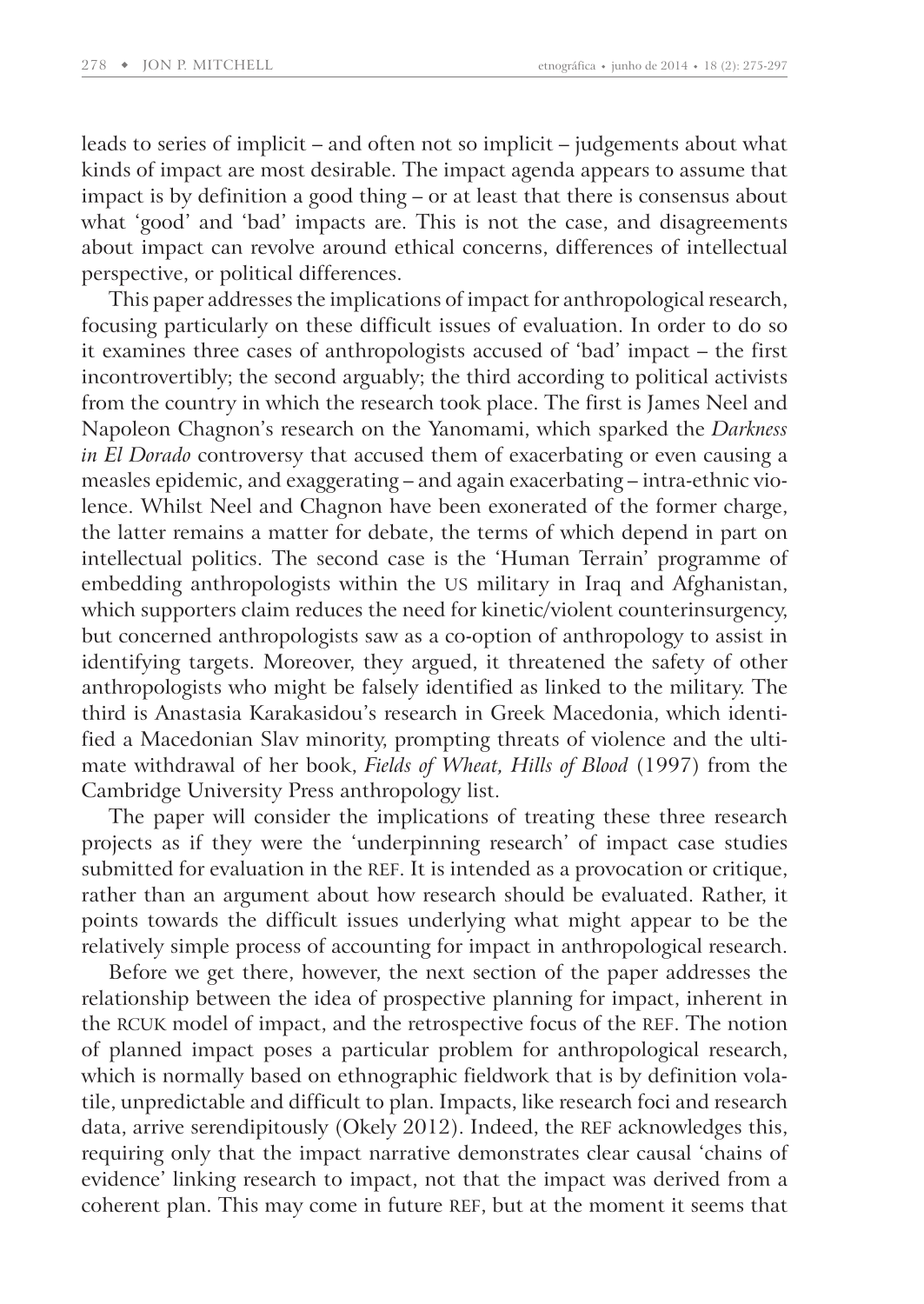the twin technologies of impact assessment and audit are pulling in two opposite directions. For the meantime, while RCUK encourages forward planning, REF encourages a backwards-looking narrative, or teleological historiography, that reads backwards from consequences (impact) to causes, and re-visions research as a process inevitably leading to impact.

#### NEOLIBERALISM, NARRATIVE AND RESEARCH ENTREPRENEURIALISM

Cris Shore locates academic audits such as the REF firmly within the apparatus of neoliberal governance. The focus on public and shareholder accountability creates a paradox, of an ideological position that is strongly libertarian which nevertheless brings with it powerful technologies of control. Overt deregulation is accompanied by covert disciplining, which is effectively devolved to individual actors who become the regulators of their own action. Nowhere is this more strongly demonstrated than within the discourses of professionalization and professionalism that have accompanied public policy since the 1980s. As Shore points out:

"A key characteristic of neoliberal governance is that it relies on more indirect forms of intervention and control. In particular, it seeks to act on and through the agency, interests, desires and motivations of individuals, encouraging them to see themselves as active subjects responsible for improving their own conduct" (Shore 2008: 284).

To be professional is to self-regulate. Moreover, in the context of research, being successful – getting grants, and having your work judged as high quality – depends on your ability to demonstrate and perform this self-regulation in the periodic audits and reporting mechanisms required by the research infrastructure: the REF and RCUK impact planning. Success in the audit process requires a successful orientation to the temporalities of neoliberalism – an ability to finesse the requirements of their prospective and retrospective accounting.

Binkley has explored the relationship between neoliberalism, governance and temporality (Binkley 2009a, 2009b). He uses Robert T. Kiyosaki's popular business self-help book *Rich Dad/Poor Dad* (Kiyosaki 2002) as an illustration of the contrast neoliberal thinking makes between a disciplined, regimented and ultimately conservative mode of being (poor dad) and an entrepreneurial mode of being (rich dad). Whilst the former is characteristic of classical liberalism – an orientation to work, money and risk that emphasises the social contracts and mutual responsibilities of employer and employee – the latter characterises neoliberalism, with its emphasis on individual responsibility, autonomy and self-sufficiency. The purpose of the book is to encourage a move from 'poor dad' mentality to 'rich dad' – a move that requires radical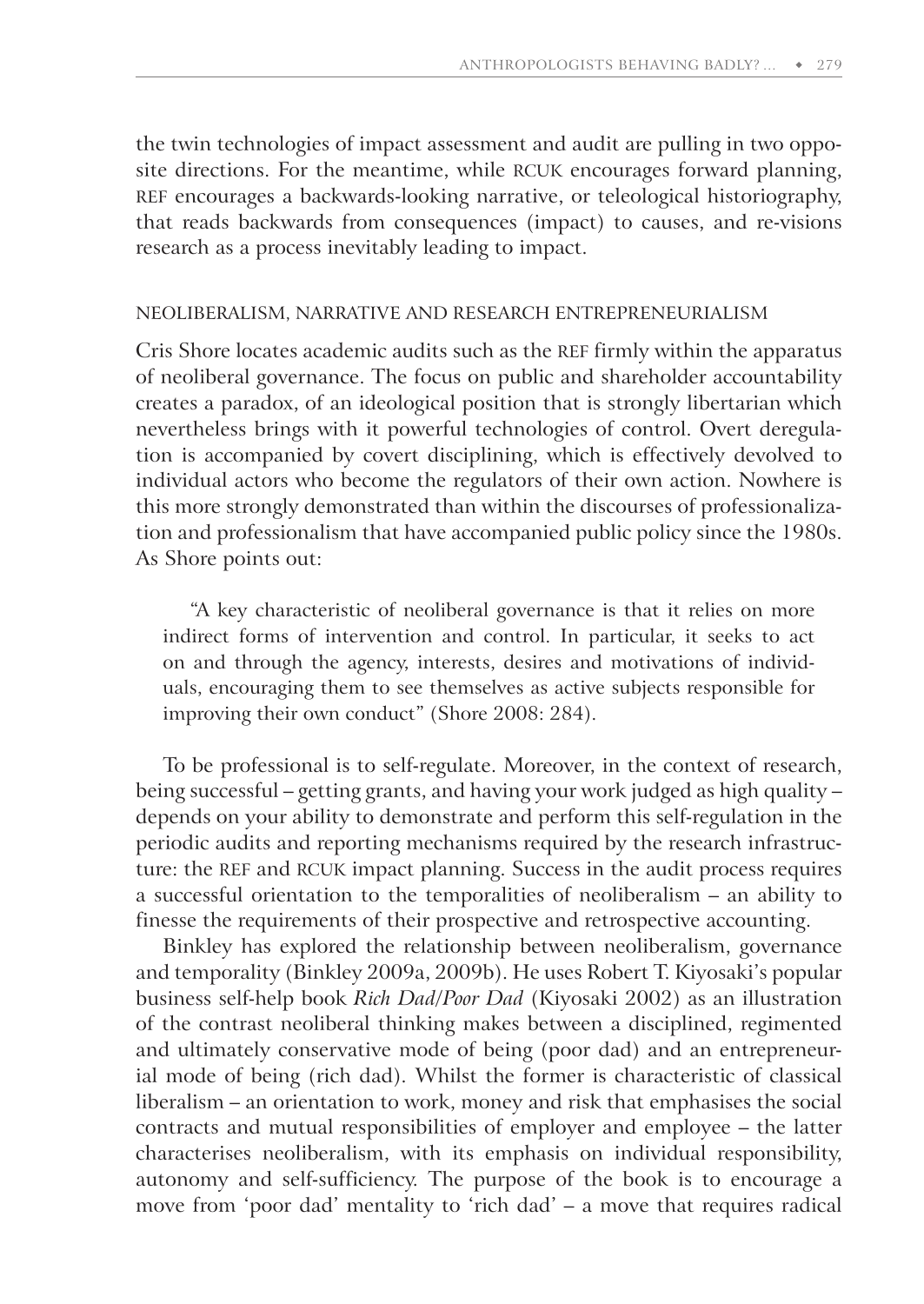self-transformation, but which will ultimately bring wealth and happiness. The different orientation of the two 'dads' to temporality is instructive:

"poor dads practice a docile compliance to the prescribed rhythms and schedules of the institutions within which their faith is invested and their trajectories marked […] rich dads, or neoliberal agents, take this docility as the specific object of an ethical program, assuming full responsibility for the temporality of their own conduct, managing risks and projecting their futures against opportunistic horizons tailored to their own unique projects" (Binkley 2009a: 69).

The key to navigating the 'ethical program' of neoliberalism is a particular orientation to narrative as reflexive biography (Binkley 2009b: 93). Reflexive biography reconfigures narrative as simultaneously backwards- and forwards-looking, combining coherent retrospective with "projection into the future of a trajectory of expected outcomes and events" (Binkley 2009b: 93). It places the individual subject as this narrative's author, with a responsibility to conduct the passage from past through present to future:

"… the individual must therefore learn, on pain of permanent disadvantage, to conceive of himself or herself as the centre of action, as the planning office with respect to his/her own biography, abilities, orientations, relationship and so on" (Beck 1992: 135).

This is the temporal apogee of processes identified by Habermas as characteristic of modernity itself: the re-ordering of time as successive moments of present which sequentially unfold, hinging the relationship between past and future (Habermas 1987, see also Miller 1994). With the individual subject at the centre of this process – managing the hinge, as it were – there is a new personal responsibility to rein in the narrative and generate order, describing the present as the purposive outcome of a chain of events that has narrative integrity, and the future as a planned unfolding of that narrative.

If, as Shore suggests, neoliberal governance is the driving force behind contemporary audit regimes – the audit culture, or audit society (Power 1997, Strathern 2000) – it is also the driving force behind the audit of impact. One of the consequences of the move towards audit accountability and managerialism in research is, according to Ozga, a shift towards research entrepreneurialism: "transformation of the liberal intellectual researcher into the researcher as entrepreneur" (Ozga 1998: 147). This requires an entrepreneurial orientation not only to the business of applying for, securing and delivering on research grants, but also an entrepreneurial orientation to accountability and audit. Following Binkley's argument, this also requires an orientation to the narration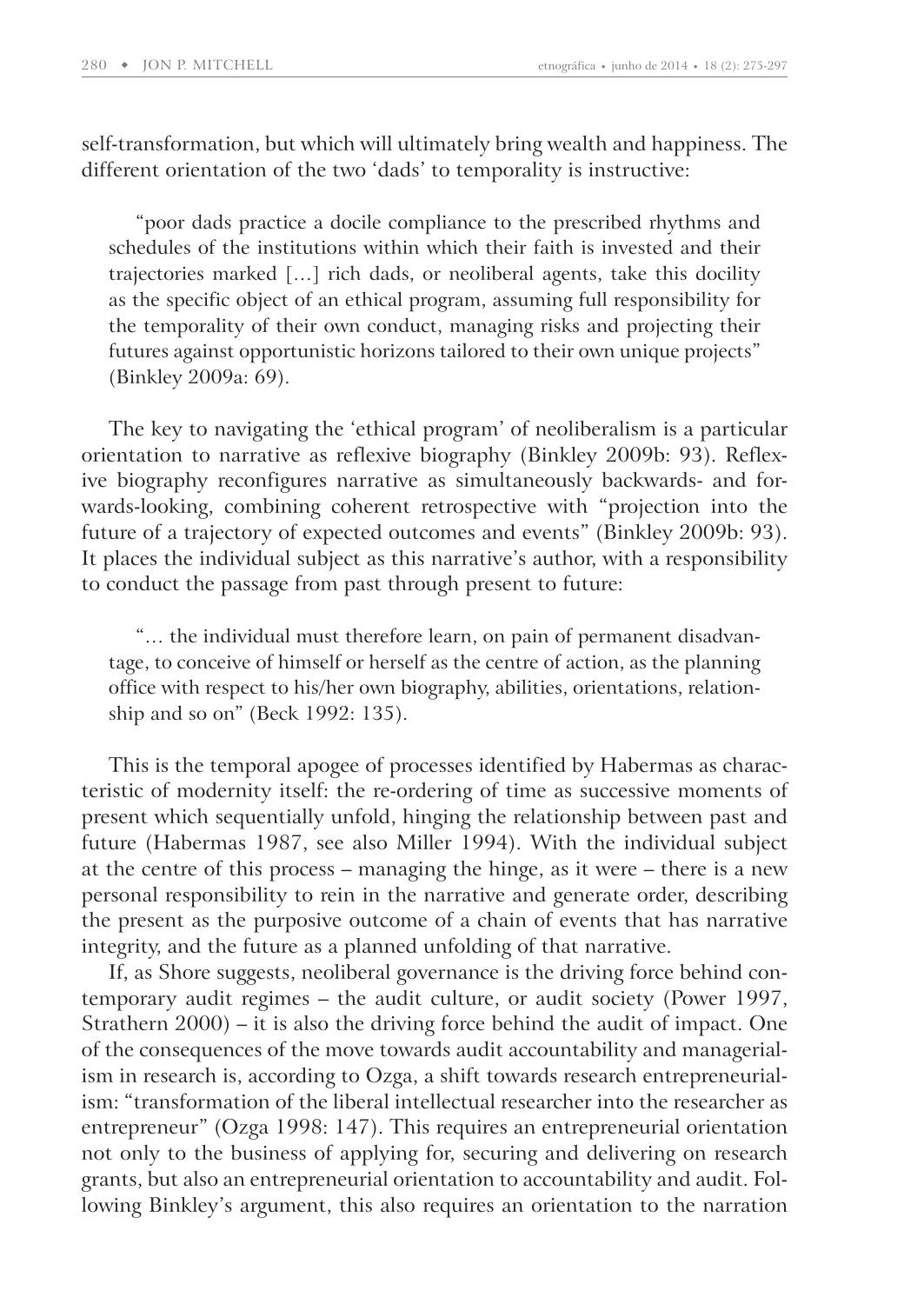of research in which researchers must now also describe themselves and their worlds in entrepreneurial terms. This means generating 'rich dad' narratives of entrepreneurial research success. My argument here is that the impact requirements of REF and RCUK not only encourage but specifically require this type of neoliberal narration, demanding a recasting of the past as not only leading to but intentionally designed to produce impact, and a vision of the future in which impact is the goal. In doing so it throws up some problematic paradoxes. As a results-driven exercise that focuses on impact as a quantity or end it risks ignoring or bypassing issues of the quality or value of impact: what kinds of impact are we talking about when we talk about impact? Is all impact 'good' impact, or are there certain types of impact that are more valued than others? Part of my argument is that the assessment of the quality of impact is bound to be contextual, and political, depending both on one's view of the purpose of social science, and on one's view of the world. Hence an evaluation of the impact of Napoleon Chagnon's work on the Yanomami would depend on the available and accepted evidence, as well as one's broader perspective on the place of US anthropology in the development of indigenous rights and society. An evaluation of the Human Terrain impact would depend on one's view of the place of anthropology within the military, and an evaluation of Karakasidou's research would depend on one's stance on the Macedonian question.

#### ASSESSING IMPACT

UK research assessment audit began in 1986. The 2014 REF will be the seventh such audit, aimed at establishing grounds for a targeted distribution – or redistribution – of QR research funding. Units of assessment – usually academic Departments – are required to submit evidence that is used to generate an overall grading of research quality, and from that a league table of departments and institutions. Various different methodologies have been used to translate these gradings into the distribution of funds, but with budgets increasingly tight across successive research assessment audits, the pressure has increased to score highly.

Preparations for the REF, as RAE before it, have involved a certain amount of intrigue and 'dirty tricks' on the part of strategising Universities and units of assessment. These range from star hiring, through the issuing of fractional contracts to emeritus faculty who an institution wishes to 'claim', to excluding certain scholars who it is felt are not 'up to scratch' in their research output. As Shore points out, this can have potentially devastating effects on an individual's career, effectively declaring them not 'research active' and therefore in breach of contract (Shore 2008: 285).

Although the ultimate judgements about quality are made at a national level, with unit of assessment scores aggregated at institutional and departmental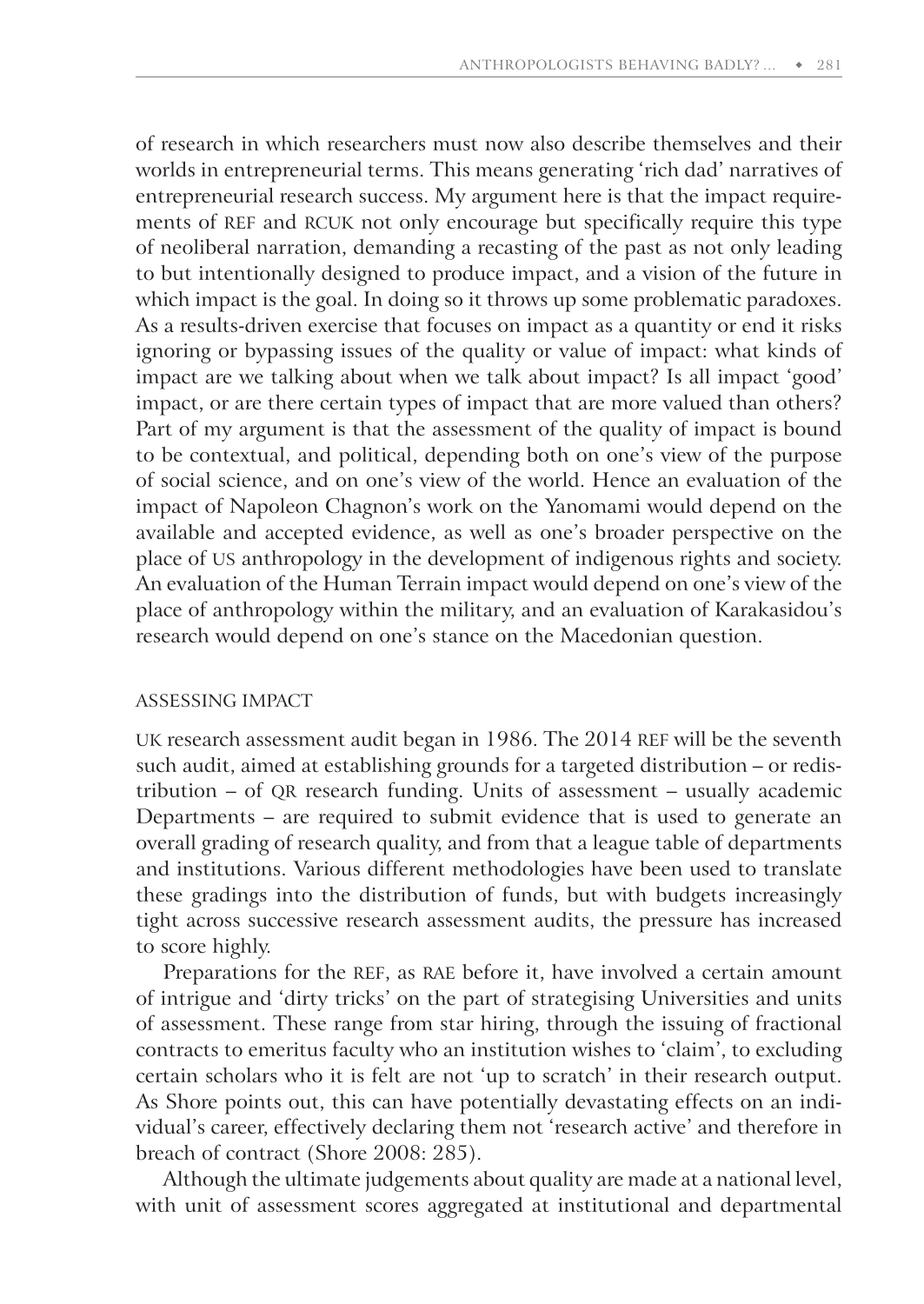levels, the responsibility for delivering quality output is devolved to individual researchers. As Binkley has argued:

"Neoliberal governmentality presumes a more or less continuous series that runs from those macro-technologies by which states govern populations, to the micro-technologies by which individuals govern themselves" (Binkley 2009a: 62).

Each individual faculty member submitted to REF is required to submit a certain number of publications – usually four – that are then judged according to their quality and academic impact. The judging panels are expert peer reviewers, and in the case of anthropology at least, have resisted an over-reliance on metrics or citation indices, as well as too rigid a classification of journal impact. However, pressure from academic school and faculty managers – who are often from disciplines that are more prescriptive in this respect – can itself have an impact on the research that is submitted, therefore research that is conducted. As well as individual research output quality, departments have been required to submit a statement of research strategy, research environment – including the numbers of successfully-defended PhD in the department – research funding secured, and reputational or esteem measures such as book prizes, invitations to deliver keynote speeches, international committee memberships etc.

For the first time, the 2014 REF will also assess impact beyond this academic frame:

"That is, the impact of the research of a submitting unit beyond any impact on or contribution to research or the advancement of knowledge within the higher education sector, and beyond impact on students, teaching or other activities within the submitting HEI [Higher Education Institution]" (NCCPE 2011: 27).

Impact is defined as:

"An effect on, change or benefit to the economy, society, culture, public policy or services, health, the environment or quality of life, beyond academia [...] Impact includes, but is not limited to, an effect on, change or benefit to:

- the activity, attitude, awareness, behaviour, capacity, opportunity, performance, policy, practice, process or understanding
- of an audience, beneficiary, community, constituency, organisation or individuals
- in any geographic location whether locally, regionally, nationally or internationally.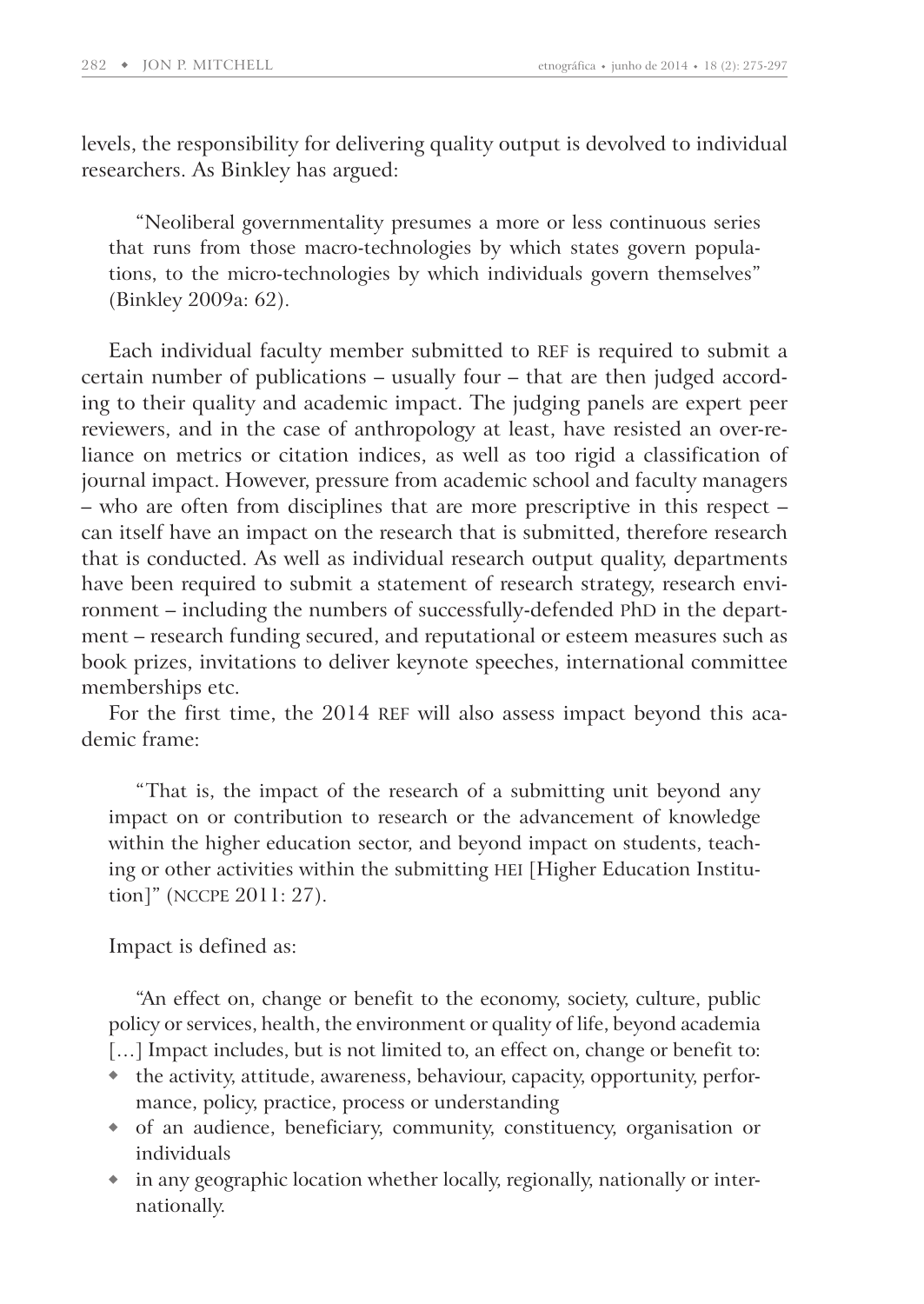Impact includes the reduction or prevention of harm, risk, cost or other negative effects" (REF 2011: 58).

In the 2014 REF, units of assessment will submit their evidence to one of four interdisciplinary panels dealing respectively with: biological sciences; natural sciences; social sciences; humanities. Each main panel then has within it a number of disciplinary or cross-disciplinary sub-panels. Anthropology is placed alongside the other social sciences, in a joint sub-panel with Development Studies. The social science 'main panel' – panel C – has a broad understanding of what impact might constitute:

"… impact within its remit may take many forms and occur in a wide range of spheres. These may include (but are not restricted to): creativity, culture and society; the economy, commerce or organisations; the environment; health and welfare; practitioners and professional services; public policy, law and services. The categories used to define spheres of impact, for the purpose of this document, inevitably overlap and should not be taken as restrictive. Case studies may describe impacts which have affected more than one sphere" (REF 2012: 68).

Each unit of assessment is required to submit one impact case study, plus one more for every 10 eligible researchers within the unit. Case studies are a maximum of 4 pages long, and are geared towards establishing a clear narrative or 'chain of evidence' linking impact back to the 'underpinning research' that led to impact. The underpinning research must have taken place between 1993 and 2013, and itself judged to be of high quality. The impact must have taken place between 2008 and 2013 – the period of the REF review period. REF panel C acknowledges that the "relationship between research and impact may be neither direct nor linear" (REF 2012: 68), but the emphasis on generating a narrative account that presents a chain of evidence suggests an onus on the unit of assessment – or individual researchers – to create an account that links them together. Moreover, the quality of the narrative itself is one of the criteria by which impact case studies are evaluated:

"The sub-panels will use their expert judgement regarding the integrity, coherence and clarity of the narrative of each case study, but will expect that the key claims made in the narrative to be [*sic*] supported by evidence and indicators" (REF 2012: 71).

With impact described as an 'effect, change or benefit' to society or economy, there is no definitive statement that an impact has to be 'good'. Soon after the REF impact guidelines were launched, I attended a faculty-level meeting at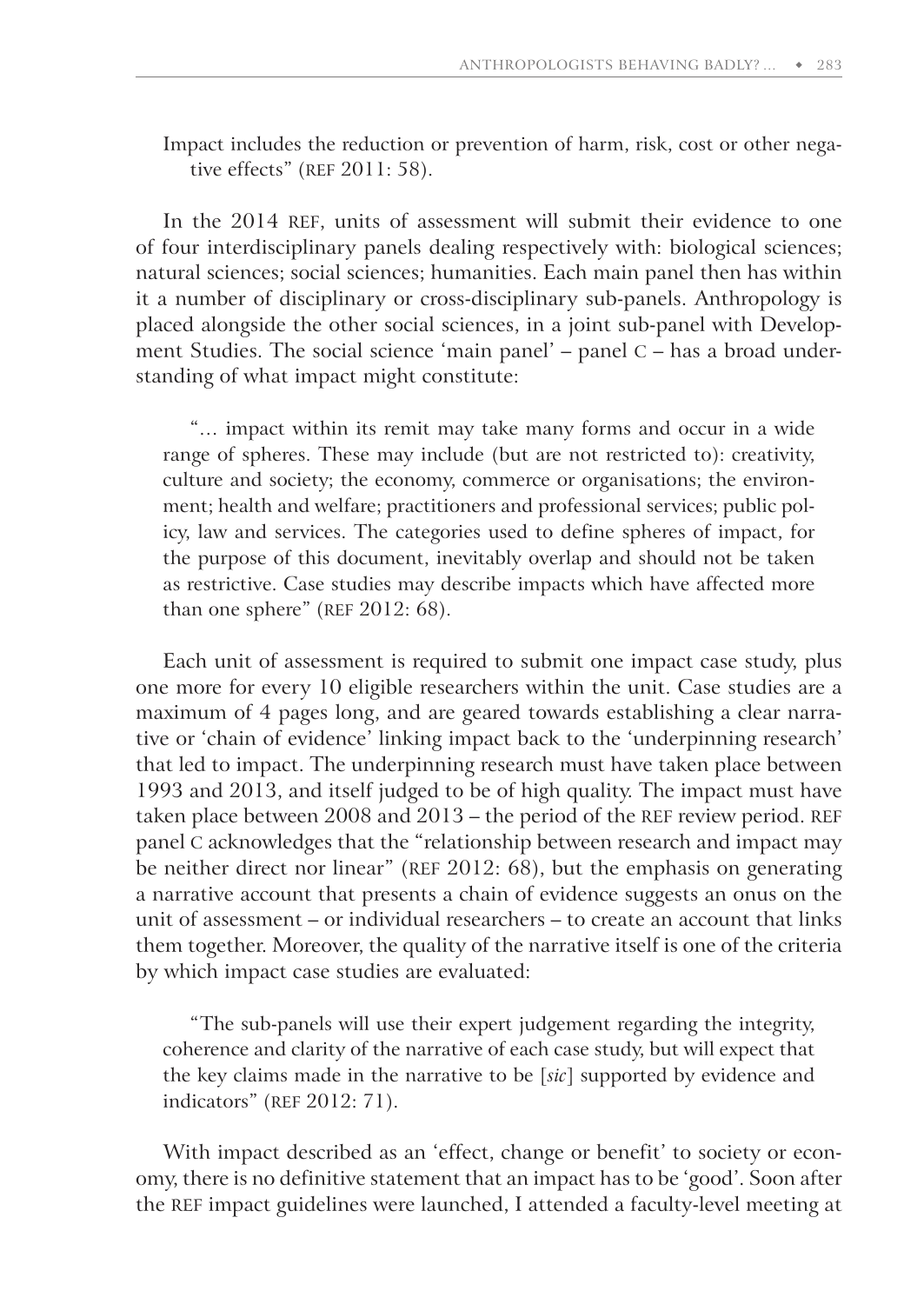my home University, and asked whether an impact considered negative – 'bad' impact – might score highly in the assessment, if based on high quality research and clearly narrated with a watertight chain of evidence. The suggestion was greeted with a mildly amused incredulity. In a context in which impact case studies are self-nominated, why would anybody wish to draw attention to a negative impact? Yet the question was not simply mischievous. I had in mind the case of Neel and Chagnon, who were accused of doing substantive damage to the Yanomami, but also less clear-cut examples of impact, particularly that which might be seen to go against the political or economic interests of established nation-states – and in this case, what has been described as UK PLC. 3

For example, if it could be shown that anthropological knowledge had contributed to the theory and practice of contemporary counter-capitalist protest/revolt, could this be counted as successful impact? David Graeber's piece *Revolution in Reverse* predicts the demise of global capital, then makes an attempt to "contribute to a broader project re-imagining" (2007: 28) alternative configurations, based on the experiences and practices of direct action. The piece was picked up by and posted on theanarchistlibrary.org, ensuring a wide readership among the global movements associated with 'alterglobalisation' and the 'occupy' movements. Both sets of movements are deeply concerned with alternative models of democracy (Maeckelbergh 2009, 2012), but also with configuring the relationship between activism and intellectualism – practice and theory. Himself working within this duality – and indeed within the movements – Graeber might claim impact within and upon them; contributing to new ways of 're-imagining' and practicing protest. Needless to say, this would be seen as 'bad' impact by state apparatuses geared towards the maintenance of 'law and order' and the established economic order. But if it could be shown to make protest more effective, might it be seen as 'impact'?

My point is that decisions about 'good' and 'bad' impact will always depend on a context; of prevailing ideas about what constitutes benefit, progress and so forth. This raises problems for research that occupies the more critical ends of the social sciences – for whom received wisdom about 'good' impacts might be problematic – but particularly so for anthropology. The discipline's cross-cultural remit almost guarantees that there are at least differences – and often substantial conflict – over definitions of progress, and therefore also of 'beneficial' impact. These depend in turn on differing political viewpoints – within either established politics or academic politics.

There are plenty of examples of anthropologists doing 'good' impact. Indeed, when the need for impact case studies was announced, my Department began

<sup>3</sup> PLC stands for Public Limited Company, the UK legal designation for large business whose shares are publicly traded. The phrase UK PLC draws attention to the increased financialisation of the nationstate in an era of neoliberalism.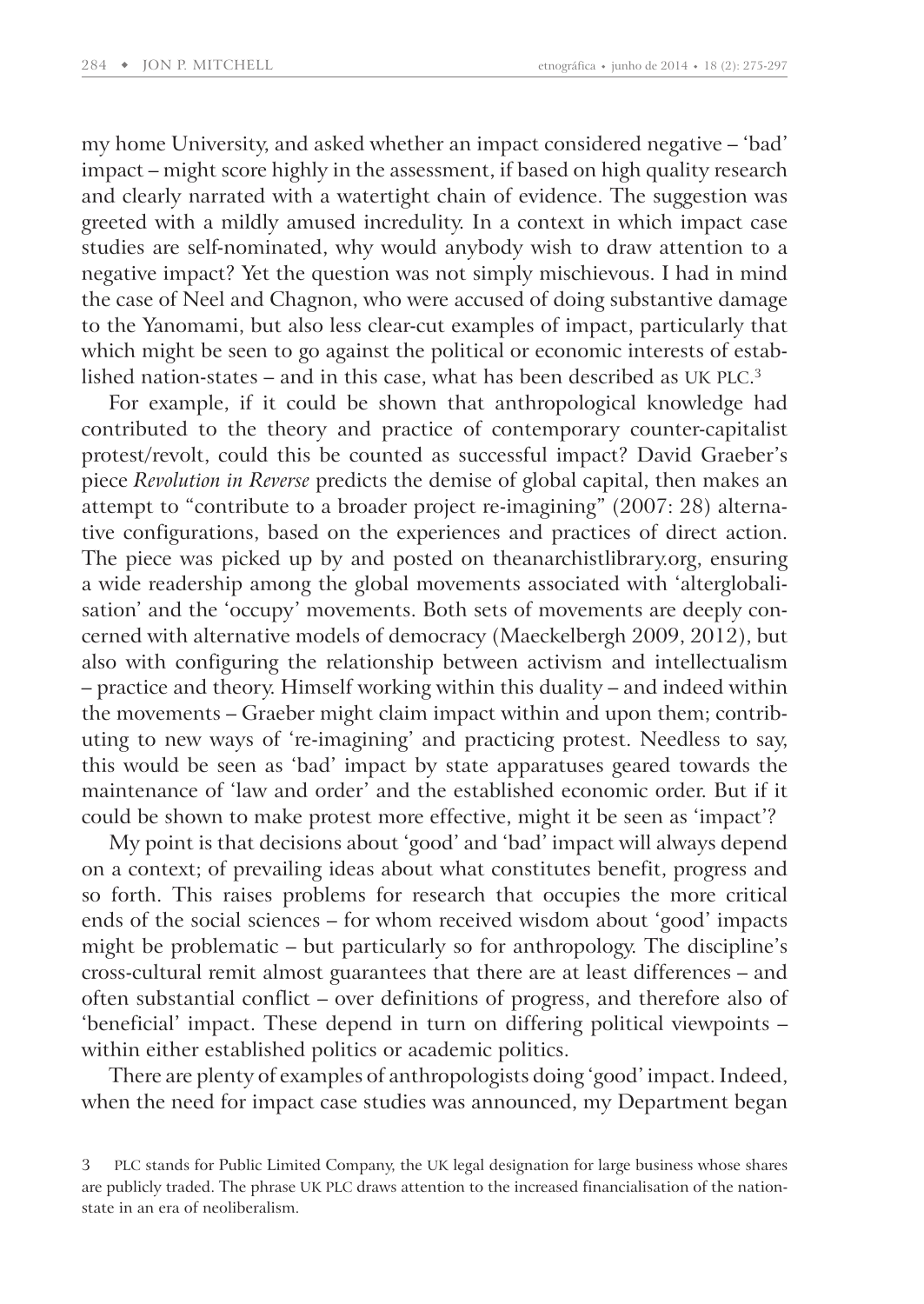collating examples in which anthropologists had had impact through engagements with development, migration, human rights. However, to bring into relief the processes of evaluation inherent in judging 'good' and 'bad' impact, I will focus on three examples of anthropologists doing 'bad' impact – or at least 'bad' in the eyes of an important evaluative constituency.

#### *DARKNESS IN EL DORADO*

In 2000 the journalist Patrick Tierney published *Darkness in El Dorado*, an account of the impact of anthropologists and geneticists on people of the Yanomami indigenous group in the Amazonian forest. It focused on the impact of anthropologist Napoleon Chagnon and his geneticist colleague James Neel, who have worked with the Yanomami since the 1960s. The book makes various claims against both Chagnon and Neel, and indeed other anthropologists who have worked with the Yanomami. The resulting controversy was to lead the American Anthropological Association (AAA) to host an emergency open forum at their 2000 meeting in San Francisco, and conduct an inquiry, establishing two task forces to investigate the allegations (Borofsky 2005; Sponsel 2010). I am less concerned here with the ensuing debates within the anthropological community, which ranged from polemic about the nature of the anthropological endeavour – "science versus postmodernism, sociobiology versus cultural anthropology, Hobbesian vs. Rousseauean interpretations, and the like" (Sponsel 2010: 1) – to arguments about the ethical and human rights responsibilities of anthropological researchers, from the 1960s until the present day. Rather, I am concerned, perhaps slightly mischievously, to consider how and whether the effects of Chagnon and Neel's research might be considered 'impact', and if so, what this might say about the notion of 'impact' and its relationship to anthropological research.

Accounts of the *Darkness in El Dorado* controversy centre on two main accusations against Neel and Chagnon. Neel was engaged in genetic research, exploring the relationship between genetics, ecology and evolution. The Yanomami represented for Neel an opportunity to view genetic adaptation among a group who were "living under the conditions that characterized most of human evolution" (ASHG 2002: 3). He put together a team of researchers, including Chagnon, who would collect linguistic and physiological data, samples of various bodily fluids and – Chagnon's particular task – genealogical data. Their arrival coincided with the outbreak of a measles epidemic that claimed a number of lives – perhaps hundreds – among the Yanomami. Tierney's contention was that Neel and his team at best failed to adequately safeguard the Yanomami against the disease, and at worst actually caused the epidemic, either accidentally or as part of an experiment on genetic responses to disease.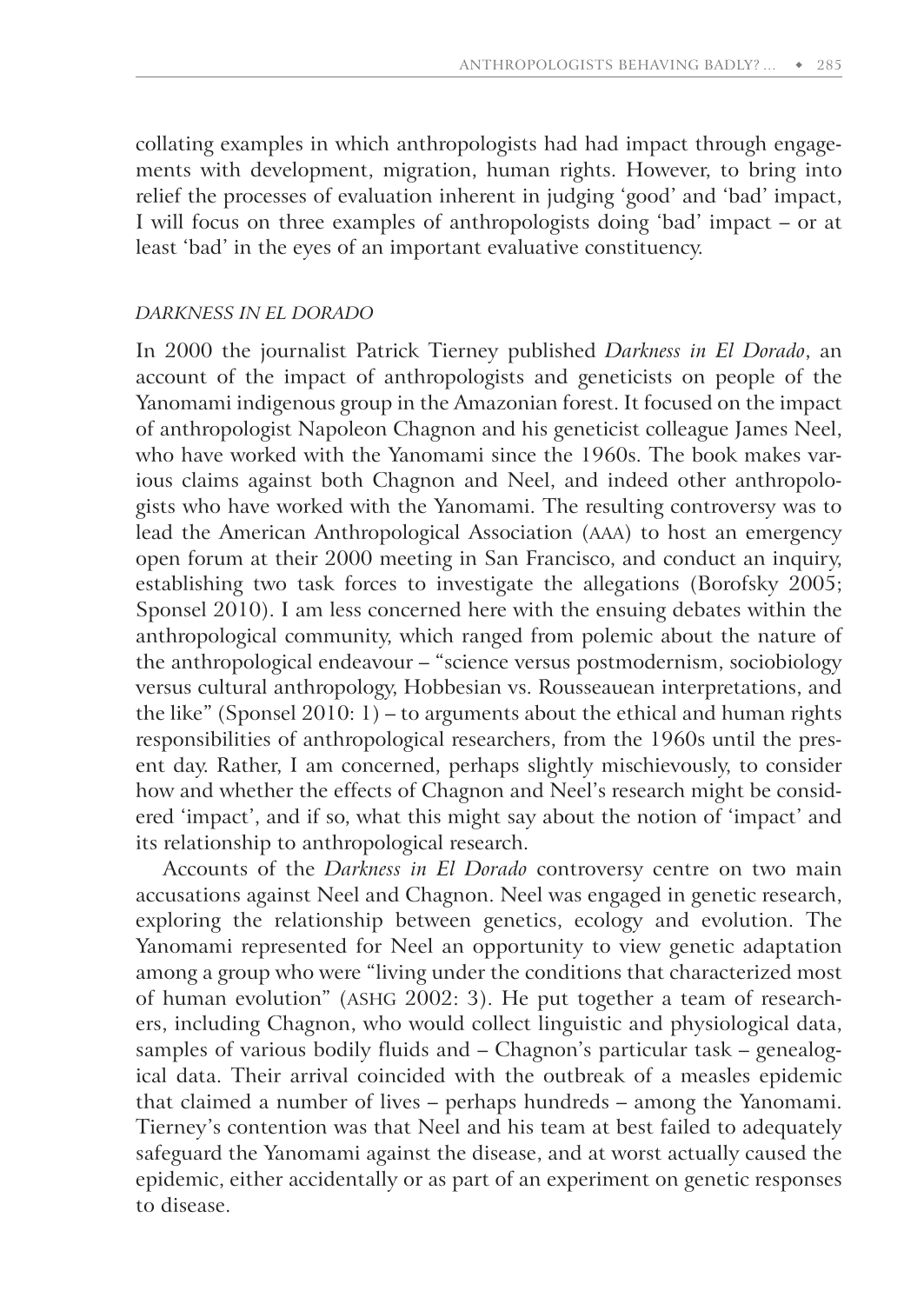Chagnon's primary role in the project was to collect genealogical data in the context of which the human samples could be analysed (Borofsky 2005: 42). Thus rather than the more common ethnographic method of long-term residence in a single settlement or among a single group, Chagnon favoured a more mobile research strategy, moving rapidly from group to group to collect data. This was partly determined by the pace of Neel's sample-collecting project, but also the content of the data he required. Genealogical information among the Yanomami was subject to strict taboos, which meant Chagnon's informants were evasive, dissimulating and often hostile when he tried to ask about kin relations. To get around this he travelled around, seeking out rivals or enemies who would be less concerned about breaking taboos:

"I began taking advantage of local arguments and animosities in selecting my informants […] I began traveling to other villages to check the genealogies, picking villages that were on strained terms with the people about whom I wanted information" (Chagnon 1968: 12).

It was this somewhat opportunistic attitude towards conflict among the Yanomami that framed the second of Tierney's main accusations. Namely, that Chagnon exaggerated the extent to which the Yanomami are inherently war-like, aggressive 'Fierce People', as the subtitle of his most famous Yanomami ethnography suggests. Tierney, along with other commentators – some of whom were themselves experts on, and had worked with the Yanomami – claimed that on the contrary, the Yanomami were (and are) a relatively peaceful group, but that Chagnon had dwelt on, exploited and even exacerbated conflict and warfare among them, on some occasions actually commissioning violence to be filmed. This was not merely a matter of representation. The depiction of the Yanomami as a fierce people played into the hands of Brazilian gold miners, contributing to arguments against the establishment of a Yanomami land reserve on the grounds that their propensity to violence meant that they could not be trusted (Borofsky 2005: 62). This broader political economy articulated with a smaller-scale political economy to which, argued Tierney, Chagnon played his part. The claim was that in distributing steel goods, including machetes, in return for access and information – including the taboo kinship data – he fuelled a pre-existing demand for steel goods that in turn contributed to a political economy of status, leadership and violence. In this matter, Tierney followed R. Brian Ferguson whose *Yanomami Warfare: A Political History* (1995) argued that far from being the isolated and pristine tribe presented by Chagnon (see Borofsky 2005: 5), the Yanomami had been in direct or indirect contact with non-indigenous people for centuries and through them had access to iron and steel goods, which were highly prized. Chagnon's arrival and strange requests for genealogical data skewed this economy, placing Chagnon himself at its centre: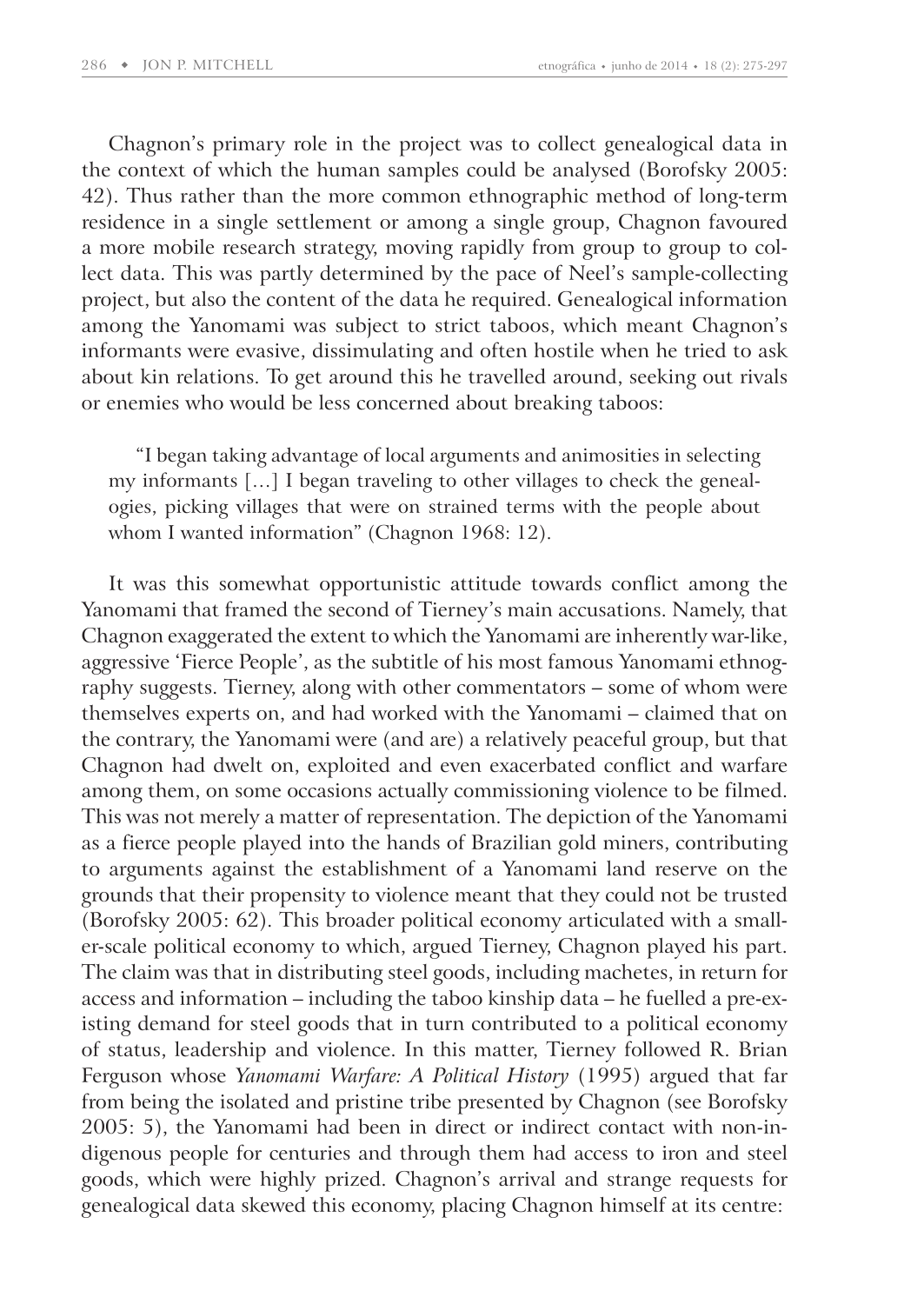"… his quest for the taboo names of dead ancestors, his being the source of Western goods that every village wanted to monopolize – created a very different and "un-Yanomami" context for his behaviour. Chagnon thus became something of a wild card on the local political scene" (Ferguson 1995: 288).

"Within three months of Chagnon's sole arrival on the scene, three different wars had broken out, all between groups who had been at peace for some time and all of whom wanted a claim on Chagnon's steel goods. 'Chagnon becomes an active political agent in the Yanomami area,' says Brian Ferguson [in a telephone interview conducted by Tierney]. 'He's very much involved in the fighting and the wars. Chagnon becomes a central figure in determining battles over trade goods and machetes. His presence, with a shotgun and a canoe with an outboard motor, involves him in war parties and factionalism. What side he takes makes a big difference'" ( Tierney 2000: 30).

The case presented by Tierney, therefore, focuses on two impacts generated by the Neel-Chagnon research project – the measles epidemic and the escalation of warfare. Clearly these are negative impacts, and the strenuousness with which Neel's colleagues (Neel himself died shortly before the Tierney publication) and Chagnon have rejected Tierney's arguments, suggest they would never themselves claim them as impacts. Indeed, the accusation that Neel caused the measles epidemic has been shown to be false, though the debate about Chagnon's influence on Yanomami society rumbles on.

I introduce this admittedly rather extreme first example to highlight two features of the REF impact process. First, its dependence on a retrospective re-narration of past events. In effect, Tierney's account of the Yanomami research is a narrative that resembles an impact case study, presenting evidence in order to demonstrate lines of causality – chains of evidence – that link research to the specific impacts that are claimed in *Darkness in El Dorado.* This is an obverse – perhaps perverse – case study, in that it refers to negative impacts that are denied by the researchers themselves, but the principle is the same: a retrospective back-tracing from a set of outcomes/impacts to their apparent causes, in order to establish the researcher at the centre of the impact causality. That it took an AAA commission to investigate and eventually exonerate Neel and Chagnon from the charges of causing the measles epidemic should ring alarm bells for the REF panels, especially as the claims that Chagnon encouraged Yanomami violence continue. Just how easy will it be to make judgements about chains of evidence in REF case studies, and upon what will those judgements be made?

The second feature of the REF impact assessment to which I wish to draw attention is that in many cases our understanding of 'positive' and 'negative'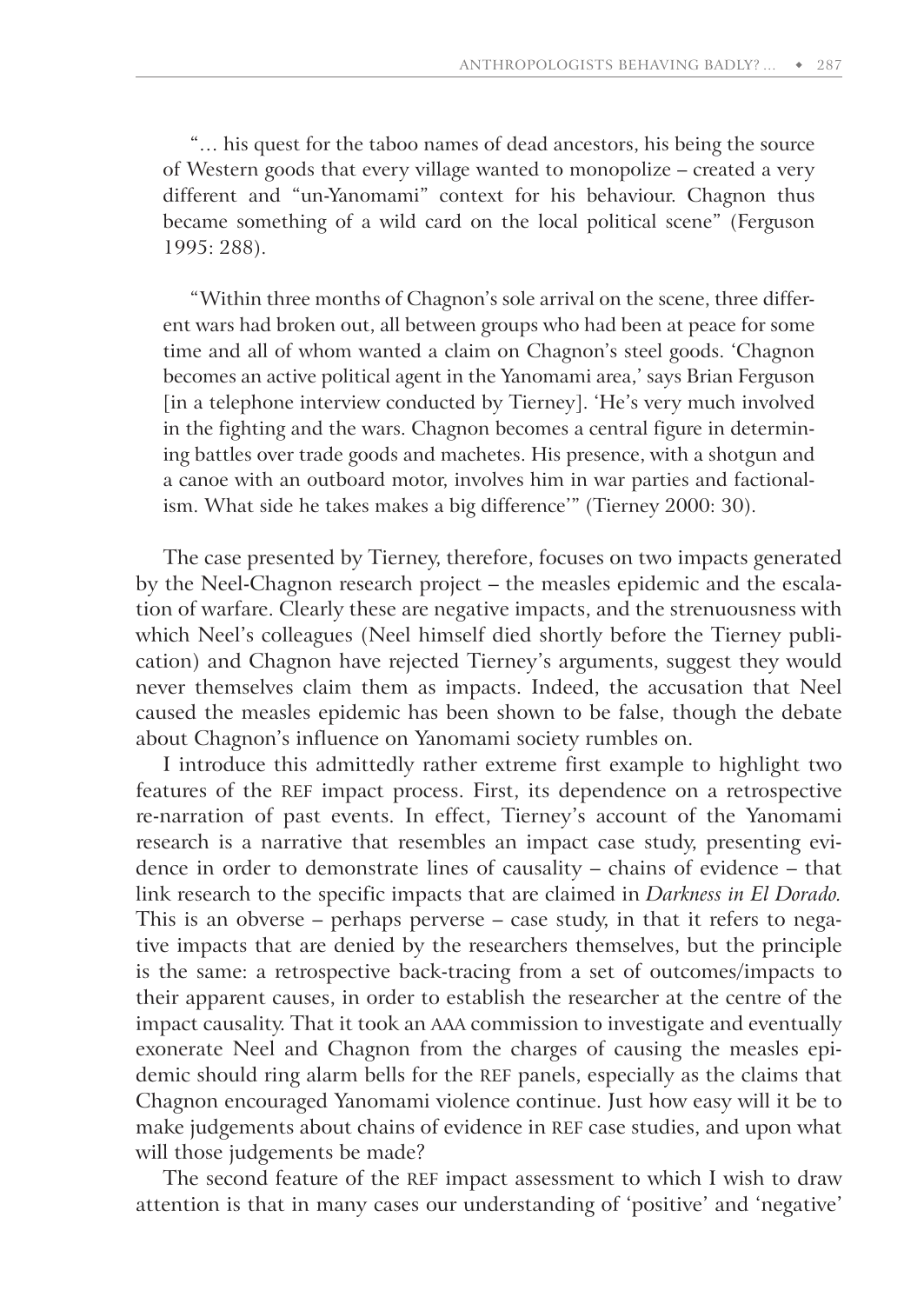impact will be contextual. One person's 'positive' is another's 'negative'. This appears to be unacknowledged in the ways the impact case studies are framed by the REF. Their focus is more on the processes by which impact can be demonstrated than on what kinds of impact we prefer. REF panels – those who adjudicate the quality of impact case studies – are asked to exercise their expert judgement when making more qualitative evaluations, but here the REF presumes a homogeneity of opinion as to the panels' views as to what is good, bad or indifferent impact. I emphasise once again that in the case of the Yanomami research, nobody would wish to claim positive impact, though there may be contexts in which the final outcome, or impact, might be said to justify an initially more problematic impact. For example, if our understanding of immunisation or epidemiology were significantly improved then might this justify the impacts of which Neel and Chagnon were initially accused? It is not clear, though, the extent to which the expert panels are expected to make these kinds of judgements, and effectively reconvene as retrospective research ethics committees. Furthermore, as Borofsky's (2005) account of the whole *Darkness in El Dorado* controversy demonstrates, the anthropological community – at least in the USA – is profoundly divided. It is difficult to see how a REF panel, if it were representative of the breadth of anthropological scholarship, could make a simple single judgement about Chagnon's Yanomami impact. The controversy and division has been recently re-fuelled, following Chagnon's 2013 publication of his autobiography: *Noble Savages: My Life Among Two Dangerous Tribes – the Yanomamo and the Anthropologists*, his election to the US National Academy of Sciences (NAS) and the subsequent resignation of Chicago Professor Marshall Sahlins, in protest.

#### HUMAN TERRAIN

Sahlins made two complaints in his resignation letter to NAS. First, at the election of Chagnon who, he says "has done serious harm to the indigenous communities among whom he did research" (Golden 2013). Second, at the NAS's involvement in joint research collaborations with the US military, to improve their "mission effectiveness" (Sahlins 2013). The move was part of a broader process that has been described as the "military invasion of anthropology" (Ferguson 2013), whereby ethnographic expertise has been called upon to provide military commanders with knowledge of local populations in combat arenas. The best known of these initiatives is the so-called Human Terrain System (HTS).

The first proposal for an Office for Operational Cultural Knowledge was made by Montgomery McFate and Andrea Jackson (2005), who saw an understanding of the local populations – 'human terrain' – within combat arenas as "critical to defeating [the] adversary" (2005: 20). An absence of local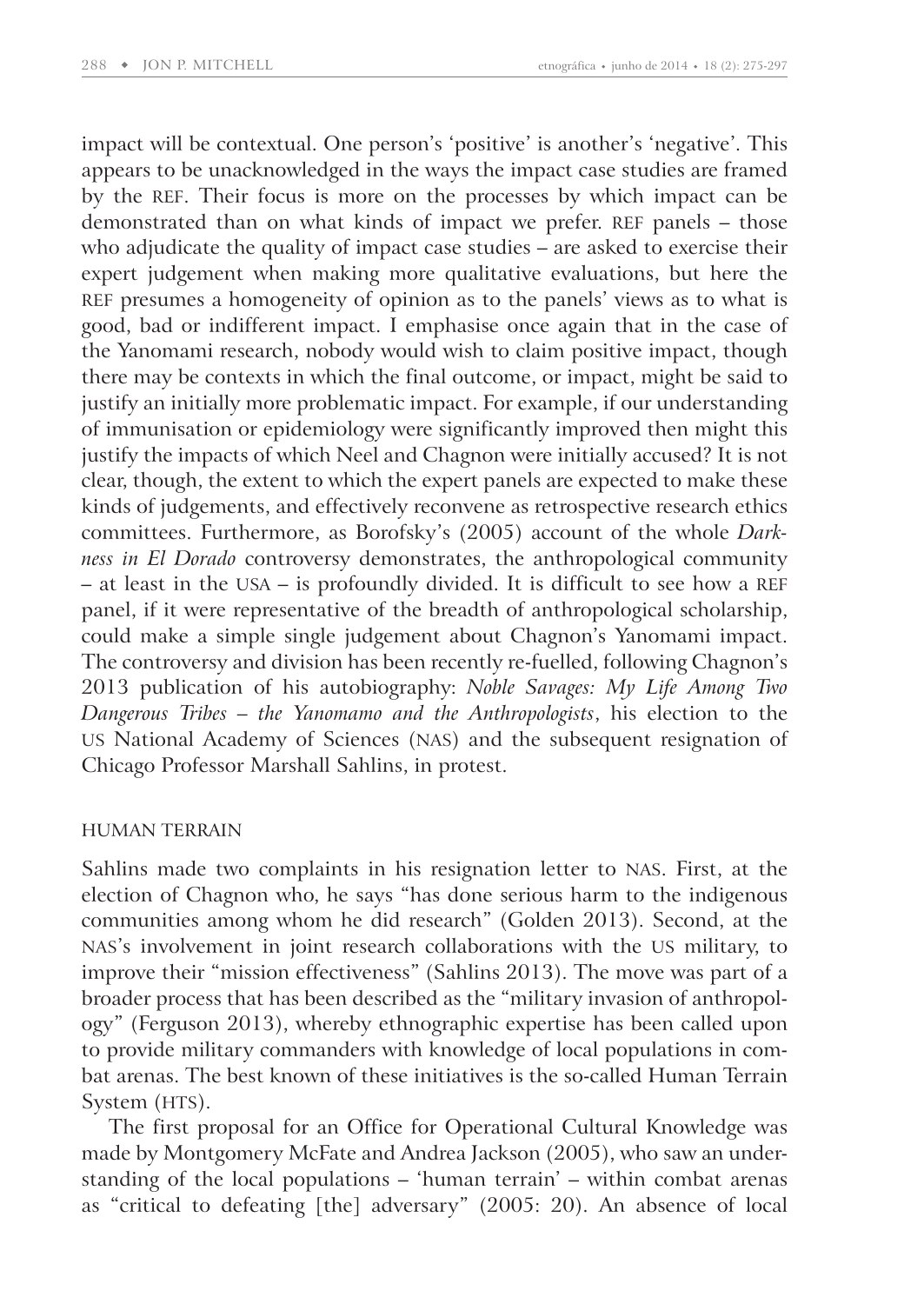cultural knowledge, they argued, had hindered counterinsurgency in Iraq and Afghanistan, and McFate, who had worked with Irish Republican Army networks for her PhD research, proposed an ethnographic solution. The Office – which came into existence as the Human Terrain System – would, among other things:

"Provide on-the-ground ethnographic research (interviews and participant observation) in all areas of strategic importance (such as Eastern Europe, the Maghreb, Sub-Sahara Africa, the Middle East, Southwest Asia, Central Asia, and Southeast Asia) to support development of training, education, wargames, Red Teams, planning, and concepts" (McFate and Jackson 2005: 20).

Most controversially, HTS involves embedding trained anthropologists within combat groups to "inform [...] decision making at the tactical, operational and strategic levels" (HTS n. d., cited in Forte 2011: 150). Although supporters of HTS suggest that the information provided by HTS is aimed at reducing the need for 'kinetic' (i. e. violent) interventions in Iraq, Afghanistan and elsewhere, military sources suggest that cultural awareness and ethnographic knowledge should be integrated into *all* areas of military decision-making (Ferguson 2013: 89).

As with the *Darkness in El Dorado* controversy, the AAA was quick to respond to the establishment of HTS. In 2005 it established a commission to examine the implications of anthropologists' engagement with the US military, and in 2007 it issued an executive statement on HTS, which raised five concerns about the HTS programme, ultimately expressing its disapproval of HTS on the grounds that anthropologists within HTT (Human Terrain Teams) would breach the AAA's ethical guidelines. First, anthropologists with HTT would not necessarily be able to identify themselves as anthropologists, thereby breaching guidelines on disclosure. Second, because of their responsibility to the military, they may be required to engage in activities that cause harm to their informants. Third, voluntary informed consent would be difficult to ensure in the military context. Fourth, they may provide information to the military that is used to cause harm to their informants or other groups. Fifth, because HTS specifically identifies anthropologists as its agents, their identification with the military potentially threatens the safety of other anthropologists working in conflict situations – or indeed elsewhere (AAA 2007).

Prominent US anthropologists established the Network of Concerned Anthropologists (NCA) to draw attention to the problems with HTS, and in 2009 a second AAA Commission on Anthropology's Engagement with United States Security and Intelligence Communities (CAEUSSIC) issued its final report, which effectively condemned HTS as not only unethical but also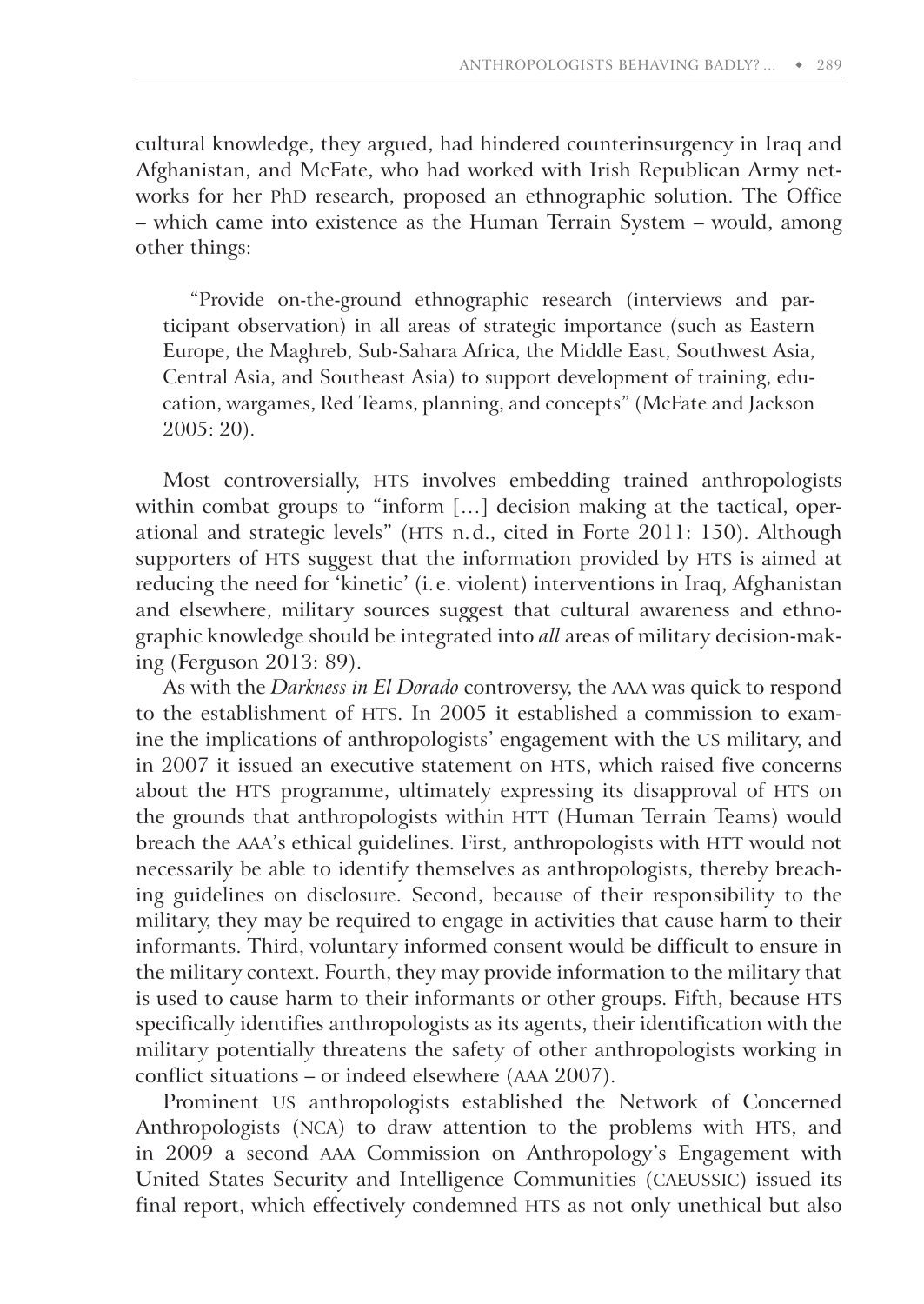superficial, inciting superficial "'windshield ethnography' that falls short of professional standards" (Albro and Gusterson 2012):

"When ethnographic investigation is determined by military missions, not subject to external review, where data collection occurs in the context of war, integrated into the goals of counterinsurgency, and in a potentially coercive environment – all characteristic factors of the HTS concept and its application – it can no longer be considered a legitimate professional exercise of anthropology" (CEAUSSIC 2009: 3).

My question here is whether, despite the criticism, it might be possible to present an initiative such as HTS as an example of impact. Although the CEAUSSIC report was sceptical as to whether HTS had reduced conflict or the need for 'kinetic' intervention (2009: 55), defenders of the programme have argued that it does. Military commanders have estimated that combat operations can be reduced by up to 60% with the inclusion of embedded anthropologists, who focus troops' attention on "improving security, health care and education for the population" (Rohde 2007). The example of anthropologists working with troops in Operation Khyber (2007) is often cited as a success story. The anthropologist working with 73rd Cavalry Division during the operation observed a particular problem in one of the villages they encountered, with widows living in poverty. This put pressure on their sons, she argued, to enlist in the relatively well-paid Taliban insurgency. Her solution was to propose a job-training programme for the widows, capitalising on the local textile trade, which would give them autonomy and free up their sons to seek employment elsewhere (Peterson 2007, Rohde 2007). As defenders of HTS have argued:

"In fact, officers have said that 'the goal of HTS is the same as that of the American Anthropological Association (AAA) code of ethics: 'do no harm' – while they add the qualification 'or at least help the military to do less harm'" (Forte 2011: 151 – quoting HTS FAQ).

If this could be shown to have worked, might one envisage a strong impact case study being narrated about Operation Khyber? Indeed, more dramatically, might an account of research leading to the killing of insurgents be considered impact? Clearly, given the CEAUSSIC conclusions, there are questions about the quality of the research leading to impact – which is one of the REF's criteria – and the expert panel would need to suspend ethical considerations. As with the possible case of an impact story around immunisation and the Yanomami, however, it might be argued that the ends justify the means. In any case, it is not clear to what extent REF expert panels are expected to convene as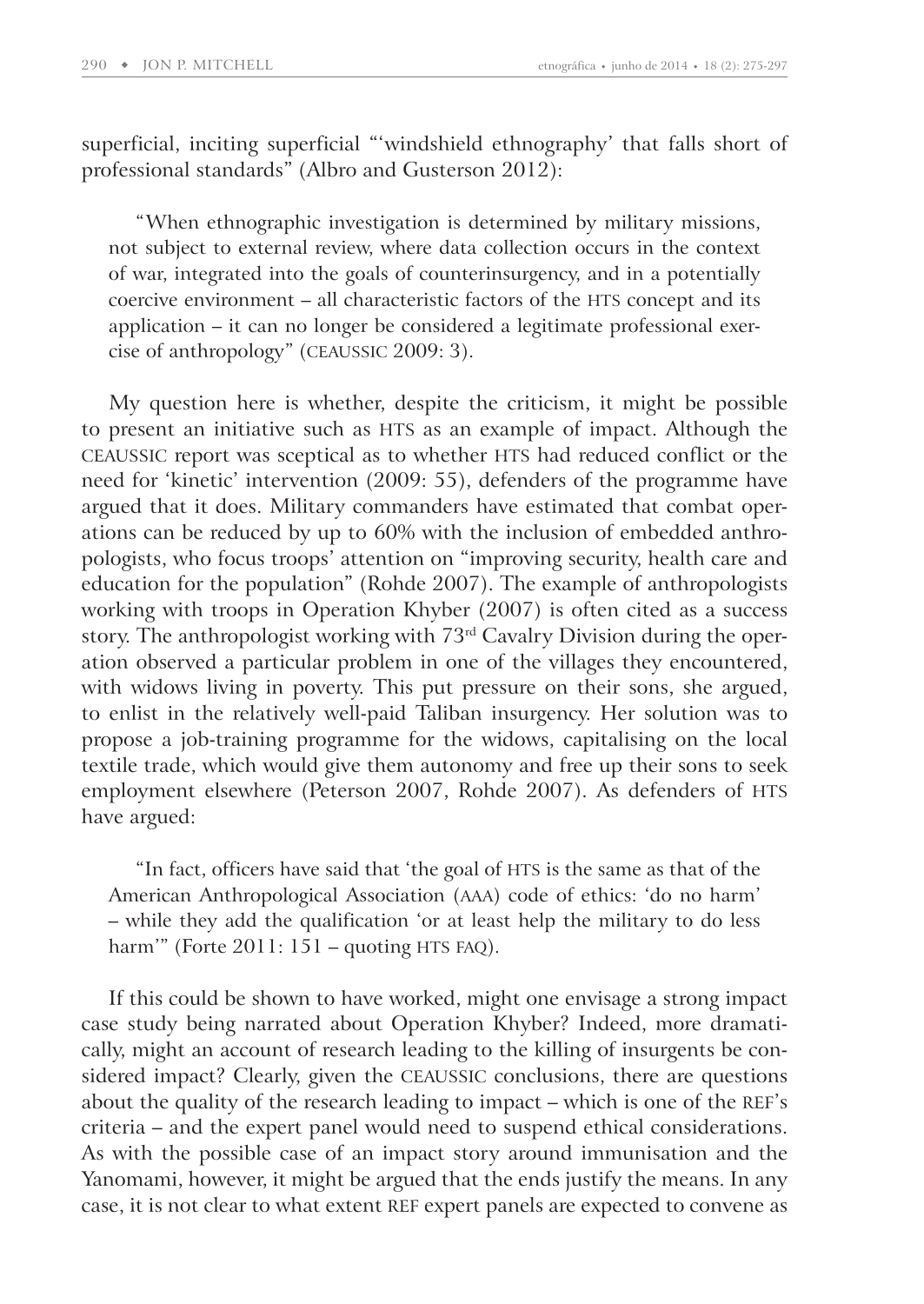an impromptu (and retrospective) ethics committee. REF case studies are asked to demonstrate the high quality of the research outputs, rather than the ethical probity of their research. As seen in the Chagnon case, unpicking the ethical implications of the research was largely possible because of the author's own striking reflexivity about research process. For most research, this insight into the terms in which research is conducted is simply not available. This poses problems for the REF project, which are exacerbated by the time-frame of REF. Panels are asked to consider the impact of research conducted as long ago as 1993. This is before the consolidation of current research ethics regimes, suggesting further difficulties with the retrospection of the REF impact process.

An impact case study for Operation Khyber would not require the retrospective rewriting of many REF case studies, as the impact was planned and purposive. It is also very much in keeping with the overall focus of impact, which is to emphasise the need for research that serves the national interest. In the UK, the wars in Iraq and Afghanistan are themselves justified on this basis – that through its interventions, the military is directly reducing the risk of serious terrorist acts taking place in the UK itself. Indeed, ESRC – together with the UK's Foreign and Commonwealth Office (FCO) – attempted to launch its own controversial counter-terrorist research programme, this time aimed not at direct intervention for counterinsurgency, but at countering 'radicalisation' (Spencer 2010). This was to be achieved, according to the first draft of the call for applications, in 2006, through a series of in-country case studies in the Gulf, Central Asia and Southeast Asia, that would answer specific questions – in effect, a counter-terrorism intelligence 'wish list' – about the levels and causes of radicalisation. Jonathan Spencer sums up the rather perplexed response from academics invited to contribute to the programme:

"As one distinguished historian of the Middle East put it, 'Names, organisational details, social base, contacts […] you feel they would have asked for map co-ordinates if they could get away with it'" (Spencer 2010: S292).

The initial version of the programme was quickly withdrawn when it was pointed out that – like the HTS in USA – it could seriously endanger scholars, many of them anthropologists, who worked in the regions and nations targeted for case study. Spencer, together with John Sidel, a political scientist, attempted to work with the ESRC to develop a less problematic proposal, but when the explicit links to the UK's counter-terrorism policy were maintained in the final call, they resigned and the call went ahead, to further academic protest.

It would seem, then, that programmes such as HTS and the ESRC/FCO 'New Security Challenges: Radicalisation and Violence' – as the programme was finally named – are tied to the expectation of impact that directly serves policy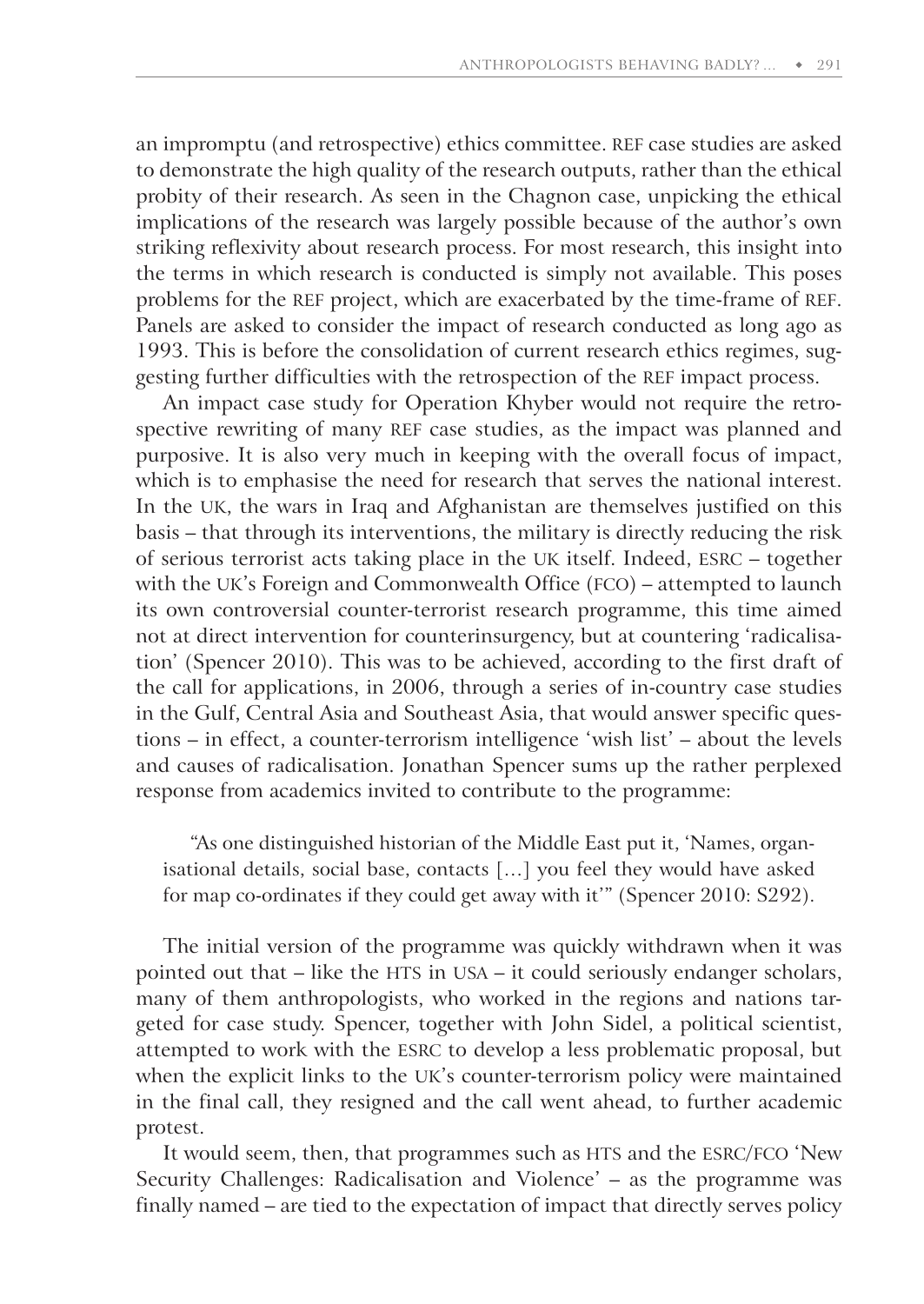interests. Indeed they are commissioned explicitly with this kind of impact in mind. Interestingly, perhaps thankfully, the UK programme appears to have provided little in the way of direct policy input to FCO counter-terrorist intelligence. According to the end of programme evaluation, published on the ESRC website:

"The FCO hoped for research that would impact directly on policy decisions and were disappointed in the outcome. For the Programme Director, any explanation of the limited short-term impact should acknowledge that many investigators took positions at odds with those held by the Government" (Tilley, Bouhana and Braithwaite n. d.: 2).

It seems, as Spencer suggests (Spencer 2010: S294), that the academic community thwarted the more instrumentalised impact agendas of the programme. Might we expect, then, that a committee of REF experts would do the same, and refuse to acknowledge impact that goes against disciplinary ethics or politics, even though it would seem to chime with broader Governmental policy aims? In the event, both HTS and New Security Challenges research would fall short of the criteria – the former on the grounds of quality of underpinning research, the latter on the grounds of the policy impact of the research. However, this need not necessarily have been the case, and so potentially places the REF committees in a difficult position. Once again, implicit judgements about what constitutes 'good' and 'bad' impact seem to underpin the research commissioning and evaluation process.

#### *FIELDS OF WHEAT, HILLS OF BLOOD*

In 1996, Anastasia Karakasidou submitted a final version of her manuscript for a monograph called *Fields of Wheat, Hills of Blood* (Karakasidou 1997) to Cambridge University Press for publication. The book was based on fieldwork in Greek Macedonia and although not formally contracted to Cambridge, had been accepted by the editors of their anthropology monographs series, who had worked with Karakasidou and the manuscript reviewers on the volume. The book examined nationalism and ethnicity in Greek Macedonia, with a particular focus on the processes of national identity-formation, or 'Greekification' of the Macedonian people. Most controversially, the book identified a small minority living within Greek Macedonia who spoke a Slavic language and considered themselves to be Macedonia Slavs, rather than Greeks. This was controversial, as it contradicted the Greek state nationalist ideology to which "Macedonia is one and only and it is Greek" (Clogg 1996).

In the complex anthropology of post-Yugoslav Southern Europe/the Balkans, Karakasidou's observations were not particularly startling, where the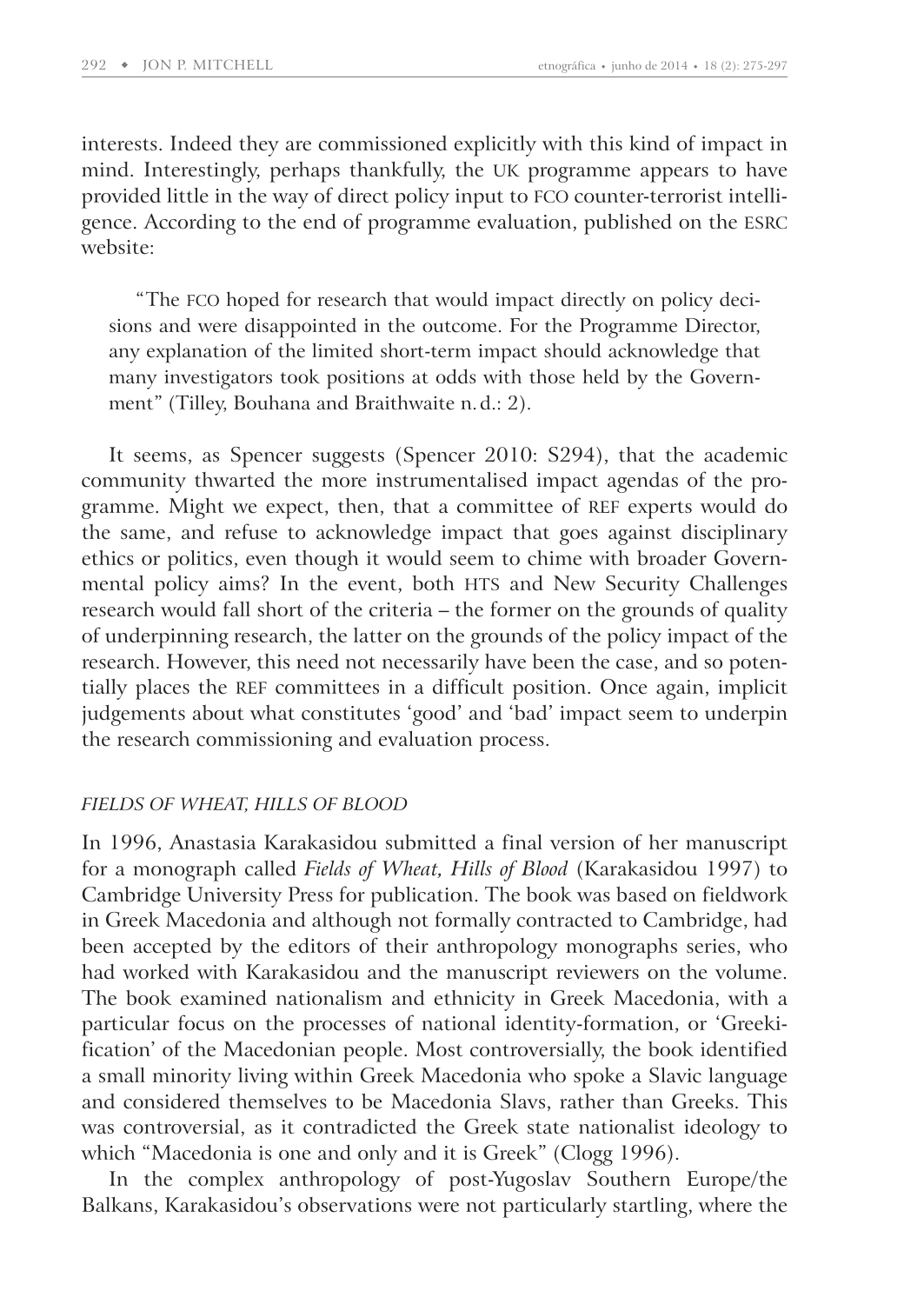strongest ethnographic work at the time was identifying a plethora of regional-ethnic-national anomalies to the established – or perhaps one should say establishing – geopolitics of the post-Yugoslav-wars era. However, they had been met with aggression by Greek nationalists in both USA and Greece, who issued death and rape threats to Karakasidou, as well as publishing her fieldwork address and car number-plate, following earlier publications which made the same observations. These threats extended to Michael Herzfeld, a supervisor of Karakasidou's post-doctoral research at Harvard, and editor of the Cambridge series.

With these controversies and threats, Cambridge University Press consulted its staff in Greece, and the British authorities in both Greece and UK, concluding that the publication of *Fields of Wheat, Hills of Blood* could endanger the lives of Press staff in Greece and elsewhere. As a result, they decided to cancel its publication. There was an immediate outcry in the academic community. Herzfeld and his co-editor Stephen Gudeman resigned from the series on the grounds that the decision constituted censorship – a serious infringement to academic freedom. They argued that the threats to Press staff were exaggerated and – in echoes of the *Darkness in El Dorado* controversy – perpetuated stereotypes of Greeks as dangerous, volatile and violent. Correspondence on the email list of the AAA's Society for the Anthropology of Europe, H-SAE, suggested that it was not primarily safety that concerned the Press, but economic interests. Greece was – and is – an important market for their lucrative 'English as a Foreign Language' (EFL) publications and franchise. Whilst a violent reaction was unlikely, it was argued, a boycott of Cambridge University Press EFL products was a possible outcome, and one which the Press could not risk.

On the face of it, this example is less to do with impact than the politics of academic production, yet it also demonstrates that the relationship between academic and state politics is closer than definitions of 'impact' might suggest. The case does demonstrate potential impact in a number of spheres: first, the impact of generating violent threats or action; and second, the impact of influencing the market for teaching and research publications. These might both be seen as 'bad' impacts. A third impact, however, could be seen as 'bad' or 'good', depending on one's political viewpoint. This is the impact inherent in generating political debate about Macedonian minorities. The social science 'panel C' guidelines specify that impact may include research that enables "challenge to conventional wisdom" (REF 2012: 70). There seems to be broad expectation, though, that such research, whilst generating "critique or dissent" (2012: 68) will lead to wisdoms or approaches being "questioned or modified" (2012: 68). In the case of Karakasidou's work, if anything, the conventional wisdoms were consolidated or further entrenched by the research, rather than being questioned or modified. This begs the question as to whether REF and the overall focus on impact discourages work with a genuinely critical edge,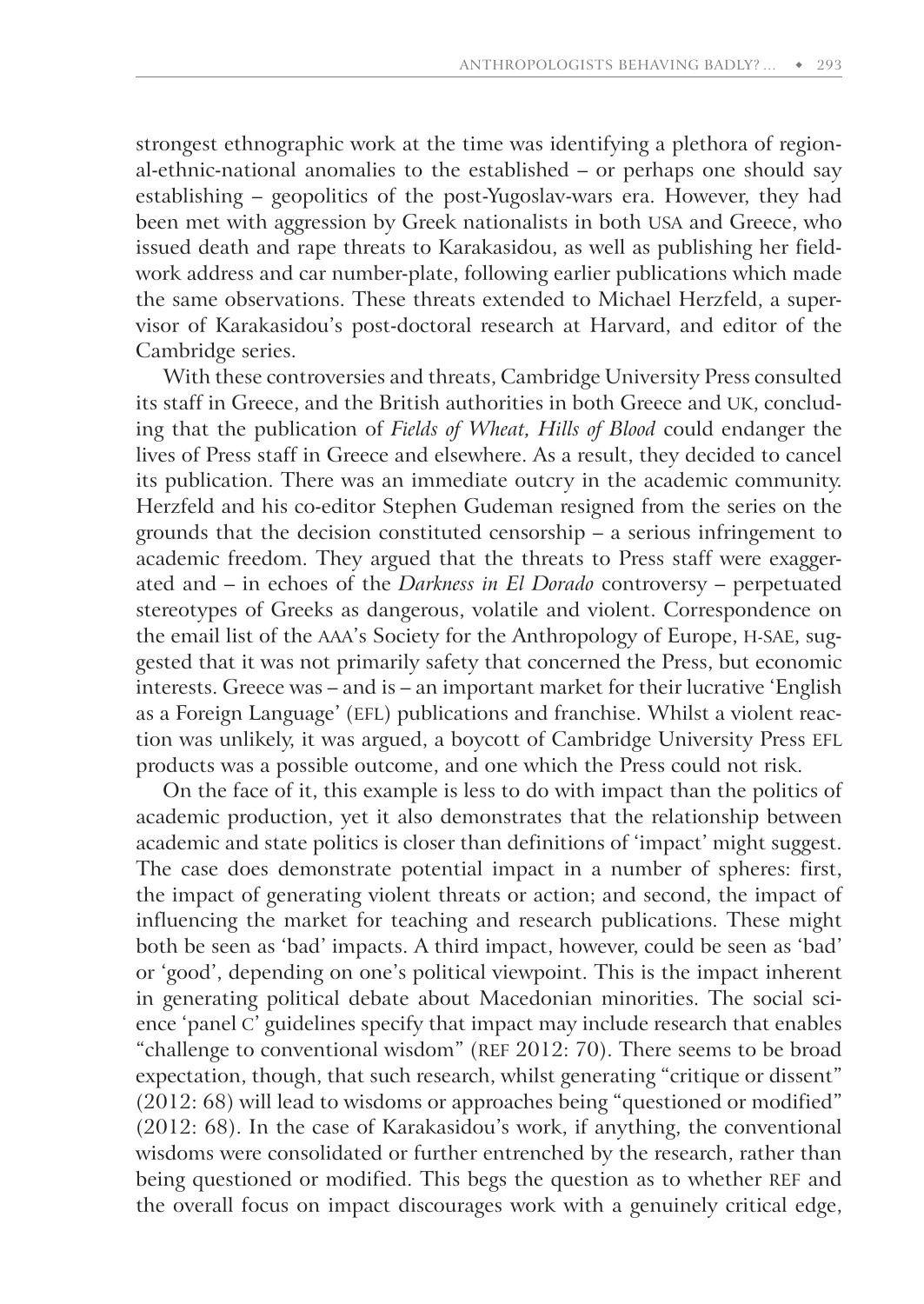favouring instead work in which impact is planned for a likely receptive audience. In a context in which research is commissioned increasingly on the basis of planned and likely impact, are projects which challenge received wisdom but do not promise to overthrow it less likely to be funded?

Projects that promise impact whilst effectively knocking on already-open doors will tend to be inherently conservative, reinforcing assumptions rather than genuinely challenging them. This is problematic for a discipline such as anthropology, which has effectively written itself a political remit of identifying and representing the viewpoints and rights of minority and indigenous peoples, not only against the state but also against the interests of global capital.

#### **CONCLUSION**

This returns us to the relationship between contemporary research agendas and the ethical programme of neoliberalism. As Binkley argues (2009a, 2009b), successful entrepreneurship within a neoliberal frame requires particular modes of self-making – or self-narrating – to generate the appropriately successful 'rich dad' account of past, present and future. In the context of the retrospective REF impact process, and the prospective RCUK requirement for impact planning, this requires researchers to recast the past and anticipate the future as points on a purposive and successful linear teleology – the development of 'impact dad'.

As we have seen, however, assessment about what constitutes 'good' and 'bad' impact can be complex and contentious. They bring to bear judgements about ethical practice, but also, perhaps more significantly – and as Spencer argued over the 'New Security Challenges' controversy – political judgements. These may involve academic politics, as with *Darkness in El Dorado*, about whether the pursuit of science should be the central agenda for anthropology, trumping issues of representation. They may equally involve state politics, as with both the Human Terrain and *Fields of Wheat* controversies.

I have presented three examples of what has been called 'bad' impact – anthropologists behaving 'badly'. However they are examples that range from the indefensible (causing a measles epidemic), to the debateable (reducing conflict through the military embedding of anthropologists), to what most anthropologists would regard as the righteous (countering nationalist rhetoric by identifying minorities). In each case, though, there are positions from which the impact might either be defended or criticised, depending on academic or state political opinion. The successful narrative of a successful 'impact dad', then, is not unequivocal. The more so when an anthropologist behaving badly criticises neoliberalism itself.

I return to the – albeit hypothetical – example of David Graeber and the potential impact of activist research engaged and embedded within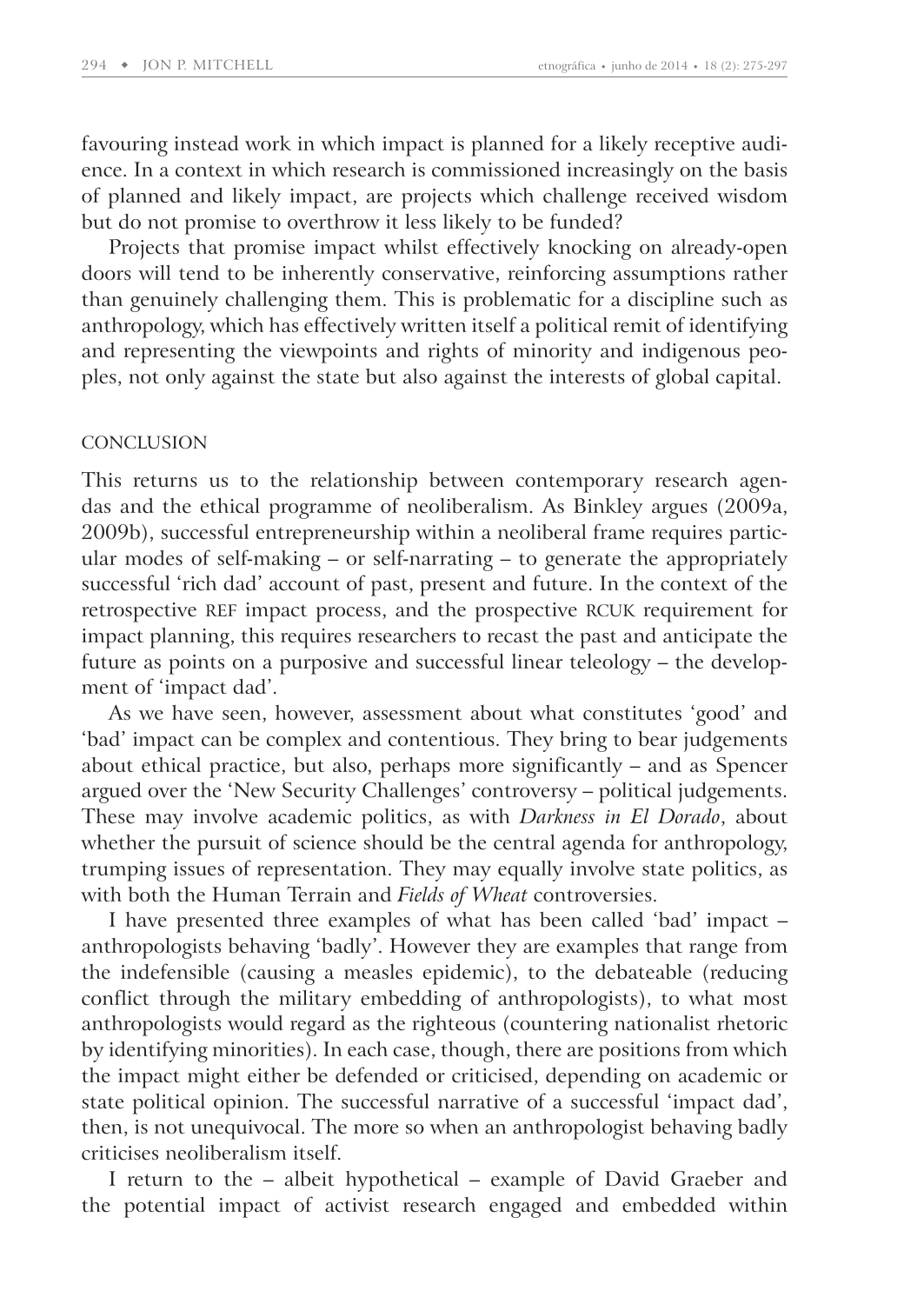contemporary counter-capitalist politics. Graeber is just one of a number of anthropologists currently working in such contexts, with not only intellectual but also political agendas informing their work. Given the explicit links made in RCUK literature between impact and the pursuit of the UK's economic interests, it seems unlikely that impact of this type would be well received. The problem is that impact, as conceived by REF and RCUK, appears as apolitical, but like broader neoliberal agendas has a politics that is only manifest when directly challenged. Such challenge is likely to meet with opposition, as with the Greek response to Karakasidou's research, but perhaps that demonstrates it is 'better' impact than that which pushes on the already-open door. Perhaps anthropologists have better impact when they are behaving badly.

#### **REFERENCES**

- AAA (American Anthropological Association), 2007, *American Anthropological Association Executive Board Statement on the Human Terrain System Project*, available at <http: / / www.aaanet. org / about / policies / statements / human-terrain-system-statement.cfm> (last access 2014, May).
- ALBRO, Rob, and Hugh GUSTERSON, 2012, "Commentary: 'Do No Harm' ", *Defense News*, April 25, available at <http://www.defensenews.com/article/20120425/C4ISR02/3042 50001/Commentary-8216-Do-No-Harm-8217-> (last access 2014, May).
- ASHG (American Society of Human Genetics), 2002, "Response to allegations against James V. Neel in *Darkness in El Dorado*, by Patrick Tierney", *American Journal of Human Genetics*, 70: 1-10.
- BARTH, Fredrik, 2002, "An anthropology of knowledge", *Current Anthropology*, 43 (1): 1-18. BECK, Ulrich, 1992, *Risk Society: Towards a New Modernity*. London, Sage.
- BINKLEY, Sam, 2009a, "The work of neoliberal governmentality: temporality and ethical substance in the tale of two dads", *Foucault Studies*, 6: 60-78.
- BINKLEY, Sam, 2009b, "Governmentality, temporality and practice: from the individualization of risk to the 'contradictory movements of the soul'", *Time & Society*, 18 (1): 86-105.
- BOROFSKY, Robert, 2005, *Yanomami: The Fierce Controversy and What We Can Learn from It*. Berkeley, University of California Press.
- CEAUSSIC (Commission on the Engagement of Anthropology with the US Security and Intelligence Communities), 2009, *Final Report on The Army's Human Terrain System Proof of Concept Program*, available at <http://www.aaanet.org/cmtes/commissions/CEAUSSIC/upload/CEAUSSIC\_HTS\_Final\_Report.pdf> (last access 2014, May).
- CHAGNON, Napoleon, 1968, *Yanomamo: The Fierce People*. New York, Holt, Rinehart & Winston.
- CLOGG, Richard, 1996, "Press clanger", *Times Higher Education*, April 1.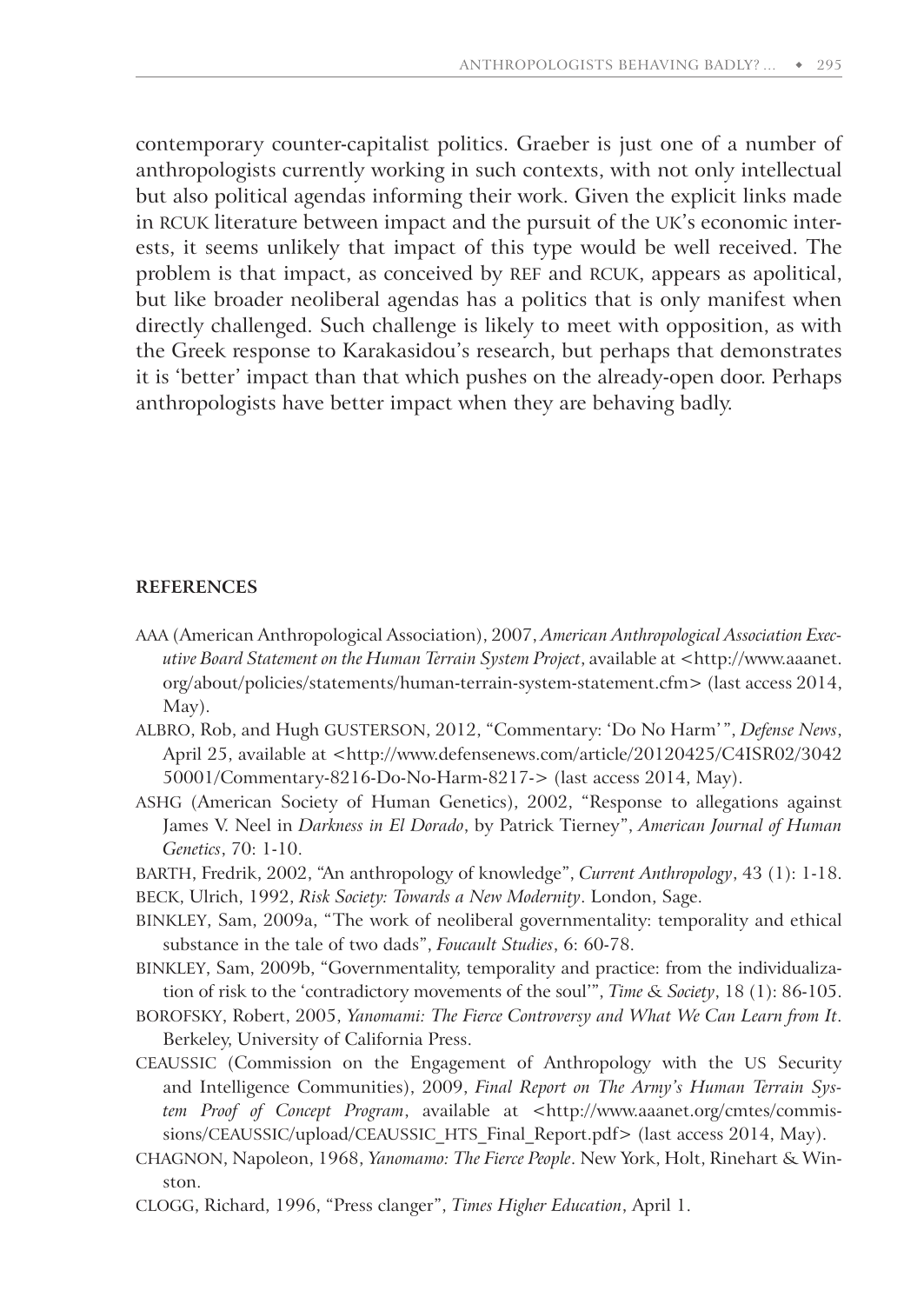- FERGUSON, R. Brian, 1995, *Yanomami Warfare: A Political History*. Santa Fe, School of American Research Press.
- FERGUSON, R. Brian, 2013, "Full spectrum: the military invasion of anthropology", in Neil L. Whitehead and Sverker Finnstrom (eds.), *Virtual War and Magical Death: Technologies and Imaginaries for Terror and Killing*. Durham, NC, Duke University Press.
- FORTE, Max C., 2011, "The Human Terrain System and anthropology: a review of ongoing public debates", *American Anthropologist*, 113 (1): 149-153.
- GOLDEN, Serena, 2013, "A protest resignation", *Inside Higher Ed*, February 25, available at <http: / / www.insidehighered.com / news / 2013 / 02 / 25 / prominent-anthropologist-resignsprotest-national-academy-sciences> (last access 2014, May).
- GRAEBER, David, 2007, *Revolution in Reverse (Or, on the Conflict between Political Ontologies of Violence and Political Ontologies of the Imagination)*, available at <http: / / theanarchistlibrary. org/library/david-graeber-revolution-in-reverse> (last access 2014, May).
- HABERMAS, Jürgen, 1987, *The Philosophical Discourse of Modernity.* Cambridge, MA, The MIT Press.
- KARAKASIDOU, Anastasia, 1997, *Fields of Wheat, Hills of Blood: Passages to Nationhood in Greek Macedonia, 1870-1990*. Chicago, The University of Chicago Press.
- KIYOSAKI, Robert T., 2002, *Rich Dad Poor Dad: What the Rich Teach Their Kids about Money that the Poor and Middle Class Do Not*. London, Warner.
- MAECKELBERGH, Marianne, 2009, *The Will of the Many: How the Alterglobalization Movement Is Changing the Face of Democracy*. London, Pluto.
- MAECKELBERGH, Marianne, 2012, "Horizontal democracy now: from alterglobalization to occupation" *Interface: A Journal for and about Social Movements*, 4 (1): 207-234.
- McFATE, Montgomery, and Andrea JACKSON, 2005, "An organizational solution for DOD's cultural knowledge needs", *Military Review*, July-August: 18-21.
- MILLER, Daniel, 1994, *Modernity: An Ethnographic Approach.* Oxford, Berg.
- NCCPE (National Co-Ordinating Centre for Public Engagement), 2011, *Update on Public Engagement and the REF*. Bristol, NCCPE.
- OKELY, Judith, 2012, *Anthropological Practice: Fieldwork and the Ethnographic Method*. London, Berg.
- OZGA, Jenny, 1998, "The entrepreneurial researcher: re-formations of identity in the research marketplace", *International Studies in Sociology of Education*, 8 (2): 143-153.
- PETERSON, Scott, 2007, "US Army's strategy in Afghanistan: better anthropology", *Christian Science Monitor*, September 7.
- POWER, Michael, 1997, *Audit Society: Rituals of Verification*. Oxford, Oxford University Press.
- REF (Research Excellence Framework), 2011, *Assessment Framework and Guidance on Submissions*. Bristol, REF.
- REF (Research Excellence Framework), 2012, *Main Panel C Criteria*. Bristol, REF.
- ROHDE, David, 2007, "Army enlists anthropology in war zones", *New York Times*, October 5.
- SAHLINS, Marshall, 2013, "The National Academy of Sciences: goodbye to all that", *Anthropology Today*, 29 (2): 1-2.
- SHORE, Cris, 2008, "Audit culture and illiberal governance: universities and the politics of accountability", *Anthropological Theory*, 8 (3): 278-298.
- SPENCER, Jonathan, 2010, "The perils of engagement: a space for anthropology in the age of security?", *Current Anthropology*, 51 (S2: Engaged Anthropology: Diversity and Dilemmas): S289-S299.